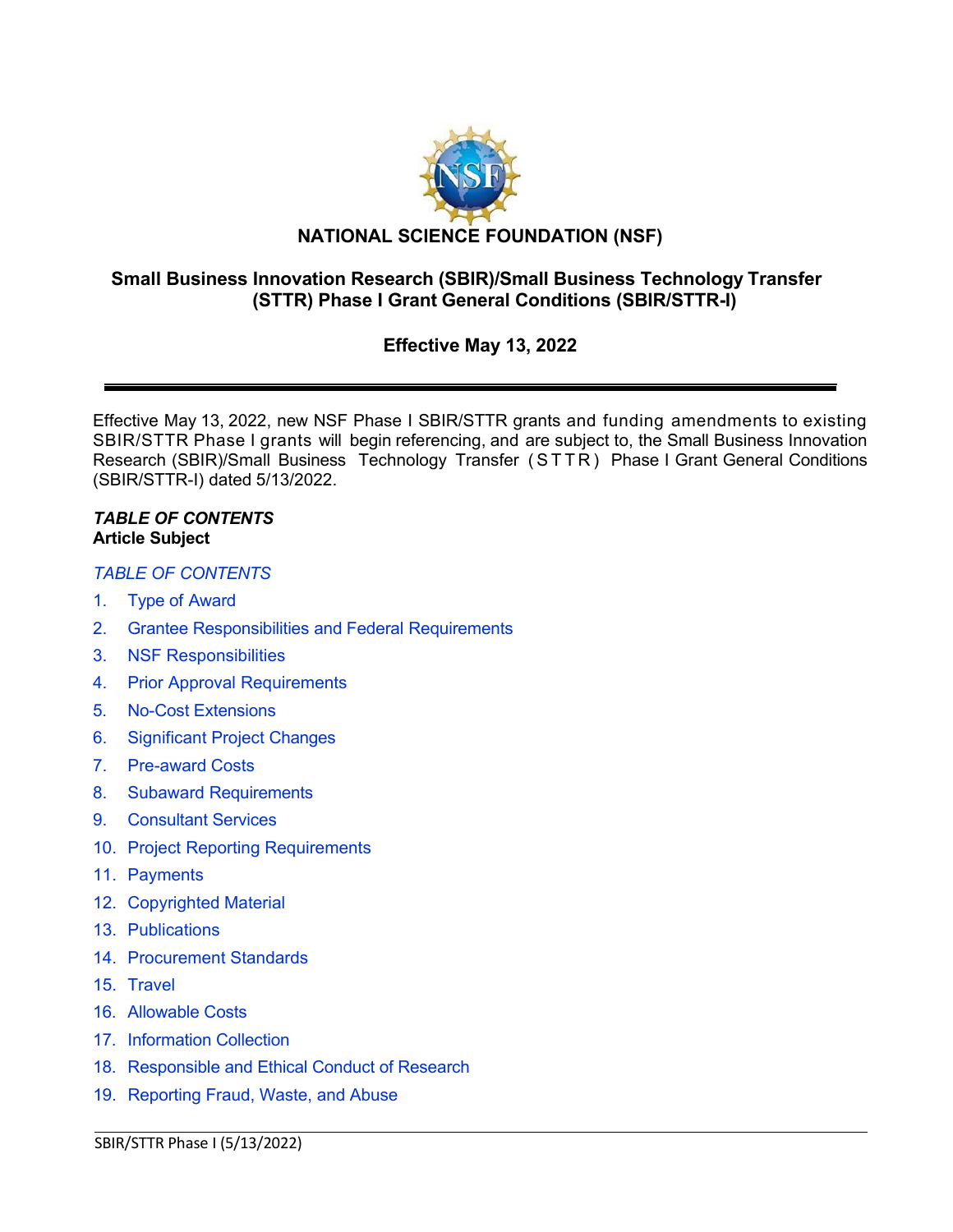- 20. Reporting Subawards [and Executive Compensation](#page-11-0)
- 21. System for Award Management and Universal Identifier [Requirements](#page-14-0)
- 22. [Unpaid Federal](#page-15-0) Tax Liability
- 23. Criminal [Convictions](#page-15-1)
- 24. [Intangible Property](#page-16-0)
- 25. Audit [and Records](#page-21-0)
- 26. Site [Visits](#page-21-1)
- 27. [Termination and Enforcement](#page-21-2)
- 28. [Termination Review](#page-22-0) Procedure
- 29. [Non-Discrimination Statutes](#page-23-0)
- 30. [Reporting Classifiable](#page-23-1) Information
- 31. Animal [Welfare](#page-23-2)
- 32. [Research Involving Recombinant](#page-24-0) or Synthetic Nucleic Acid Molecules
- 33. Clean Air [and Water](#page-24-1)
- 34. Human [Research](#page-24-2) Subjects
- 35. [Investigator](#page-24-3) Financial Disclosure Policy
- 36. [Whistleblower](#page-25-0) Protection
- 37. [State Sales and Use Taxes](#page-25-1)
- 38. [Build America, Buy](#page-25-2) America
- 39. [Recipient Integrity](#page-25-3) and Performance Matters
- 40. Debarment [and Suspension](#page-25-4)
- 41. Public Access [to Copyrighted](#page-26-0) Material
- 42. Life Sciences Dual Use [Research](#page-26-1) of Concern (DURC)
- 43. [Breach of Personally Identifiable Information](#page-26-2)
- 44. [Post-award Disclosure of Current Support and In-Kind Contribution Information](#page-26-3)
- 45. [Fee Payments](#page-28-0)
- 46. [Section 889 of the National Defense Authorization Act \(NDAA\) for Fiscal Year \(FY\) 2019](#page-28-1)

- 47. [Limitation of Funds](#page-29-0)
- 48. [Resolution of](#page-29-1) Conflicting Conditions
- 49. [Resolution of Disagreements and Disputes](#page-29-2)

#### Other [Considerations](#page-29-3)

- 50. [Liability](#page-29-4)
- 51. [Government](#page-29-5) Permits
- 52. Sharing of Findings, Data and Other [Research](#page-29-6) Products
- 53. [Partnerships with Foreign Collaborators](#page-30-0)
- 54. [Government Permits and Activities Abroad](#page-30-1)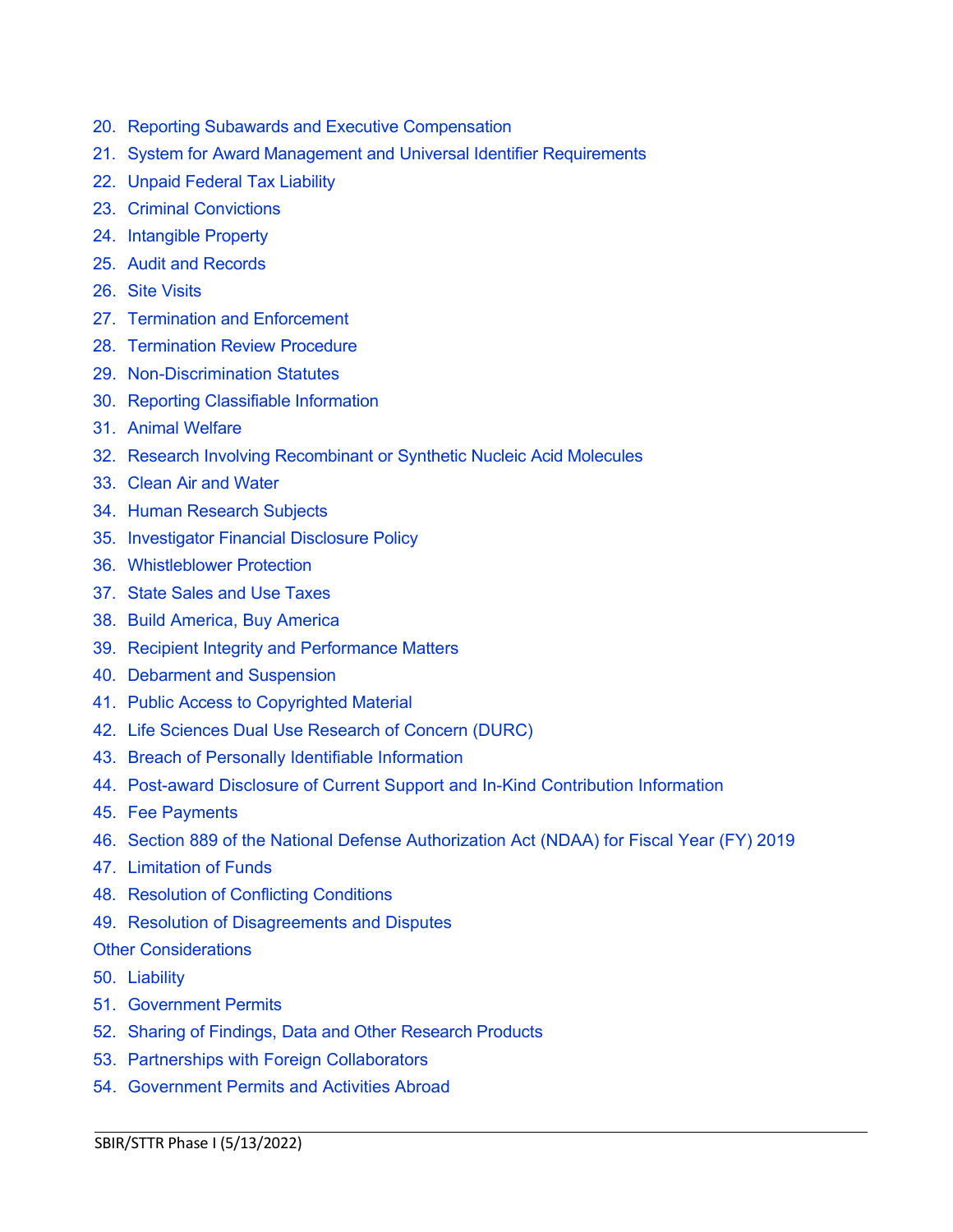# <span id="page-2-0"></span>**1. Type of Award**

The award notice specifies a pre-determined fixed amount of NSF support for the project described in the referenced proposal. This amount is based upon the budget approved by NSF for the referenced proposal, as amended. NSF anticipates that the full grant amount will be paid without regard to the actual cost subsequently incurred.

Payment of this amount, however, is subject to compliance with the grant terms and conditions, including Article Project Reporting Requirements, Article Payments, Article Allowable Costs and NSF's acceptance of the reports submitted by the grantee under Article Project Reporting Requirements. On the basis of its review of these reports and/or other pertinent information, NSF reserves the right to suspend or terminate the grant, if NSF determines that such action is appropriate. If estimated total expenditures are significantly less than the grant amount, NSF reserves the right to renegotiate the amount of this grant.

# <span id="page-2-1"></span>**2. Grantee Responsibilities and Federal Requirements**

a. The company (grantee) must identify an Authorized Organizational Representative (AOR) who is an officer of the company with financial responsibility, who is the addressee of the award notice and who approves all reports and required certifications.

b. The grantee has full responsibility for the conduct of the project or activity supported under this grant and for adherence to the grant conditions. A minimum of two-thirds of the research and/or analytical effort as measured by the budget must be performed by the grantee on an SBIR grant. On an STTR grant, a minimum of 40% of the research, as measured by the budget, must be performed by the grantee and a minimum of 30% of the research, as measured by the budget, by the collaborating institution.

c. Although the grantee is encouraged to seek the advice and opinion of the Foundation on special problems that may arise, such advice does not diminish the grantee's responsibility for making sound scientific and administrative judgments and should not imply that the responsibility for operating decisions has shifted to the Foundation. The grantee is responsible for notifying NSF about (1) any allegation of scientific misconduct that it concludes has substance and requires an investigation in accordance with NSF misconduct regulations published at 45 Code of Federal Regulations (CFR) Part 689, and (2) any significant problems relating to the scientific, technical, administrative or financial aspects of the grant.

d. The requirements of this grant are contained in these *SBIR/STTR-I Grant General Conditions* unless otherwise specified in the award notice. The applicable Federal administrative standards are incorporated by reference and are contained in 2 CFR [§200,](http://www.ecfr.gov/cgi-bin/text-idx?SID=704835d27377ef5213a51c149de40cab&amp%3Bnode=2%3A1.1.2.2.1&amp%3Brgn=div5) *Uniform Administrative Requirements, Cost Principles, and Audit Requirements for Federal Awards* (Uniform Guidance), Subparts C and D. NSF has determined 2 CFR §200 Subparts C and D also apply to commercial organizations, including small businesses.

e. The grantee is responsible for ensuring that the Principal Investigator(s) (PIs)<sup>[1](#page-2-2)</sup> receive a copy of the grant conditions, including: the award notice, the budget, these general terms and conditions, any

<span id="page-2-2"></span><sup>&</sup>lt;sup>1</sup> For purposes of the terms and conditions, the term Principal Investigator (PI) and co-PI also includes the term Project Director and co-Project Director.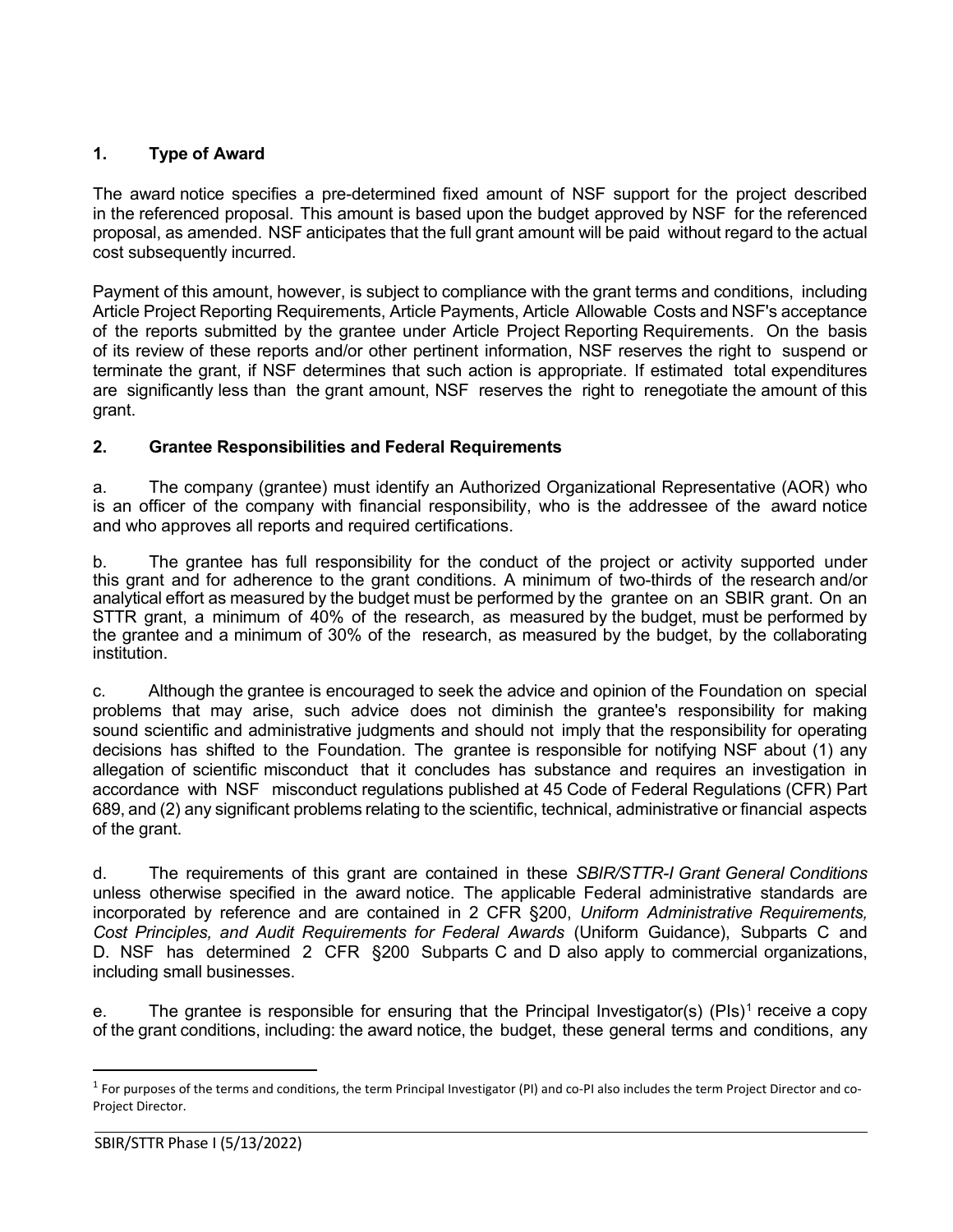special terms and conditions and any subsequent changes in the grant conditions. These grant<br>conditions are made available to the grantee by NSF in electronic form at conditions are made available to the grantee by NSF in electronic form at https://www.nsf.gov/awards/managing/special conditions.jsp, and may be duplicated, copied or otherwise reproduced by the grantee as appropriate. This provision does not alter the grantee's full responsibility for conduct of the project and compliance with all grant terms and conditions. A listing of National Policy Requirements that grantees must adhere to, where applicable, is located at: [https://nsf.gov/awards/managing/rtc.jsp.](https://nsf.gov/awards/managing/rtc.jsp) Award notices are available to be viewed, printed and/or downloaded electronically via the NSF FastLane system at [https://www.fastlane.nsf.gov/fastlane.jsp.](https://www.fastlane.nsf.gov/fastlane.jsp)

# <span id="page-3-0"></span>**3. NSF Responsibilities**

a. The grantee has overall responsibility for NSF-funded grant, including providing grant oversight for technical/programmatic, financial, and administrative performance. The cognizant NSF Program Officer may participate in discussions of programmatic, technical, managerial and/or scheduling concerns; provide guidance and/or advice; review and, where required by the grant, approve technical or programmatic reports and requests submitted by the grantee; and may schedule desk and/or on-site reviews as necessary to resolve any NSF grant questions or resolve follow-up audit issues.

b. The grantee shall submit all requests for prior approval in accordance with the procedures identified in Article Prior Approval Requirements below.

c. The cognizant NSF Program Officer will only request additional work within the scope of the grant; will only issue instructions that do not constitute a project change as defined in Article Significant Project Changes; and will only suggest changes that will not increase or decrease the estimated cost or time required for performance under the grant.

# <span id="page-3-1"></span>**4. Prior Approval Requirements**

Unless otherwise stated in the award notice, the grantees must obtain NSF prior written approval as specified in these terms and conditions and in the applicable prior approval matrix. As a service to grantees, the most commonly requested prior approvals are listed below.

- a. NSF prior written approval is required for:
- 1. Significant Project Changes
- (a) Transfer of the project effort (see Article Significant Project Changes. See also 2 CFR §200.308)

(b) Changes in objectives or scope (see Article Significant Project Changes. See also 2 CFR §200.308)

(c) Long-Term Disengagement or change of PI/PD (see Article Significant Project Changes. See also 2 CFR §200.308)

b. Requests for NSF prior written approval specified in the applicable prior approval matrix must be submitted via the use of NSF's electronic systems. Those prior approval requirements that do not already have a specific request type in NSF's electronic systems must be submitted via use of the "Other" category in Research.gov.

c. Written approval (e.g., via email) is required from the cognizant NSF Program Director for any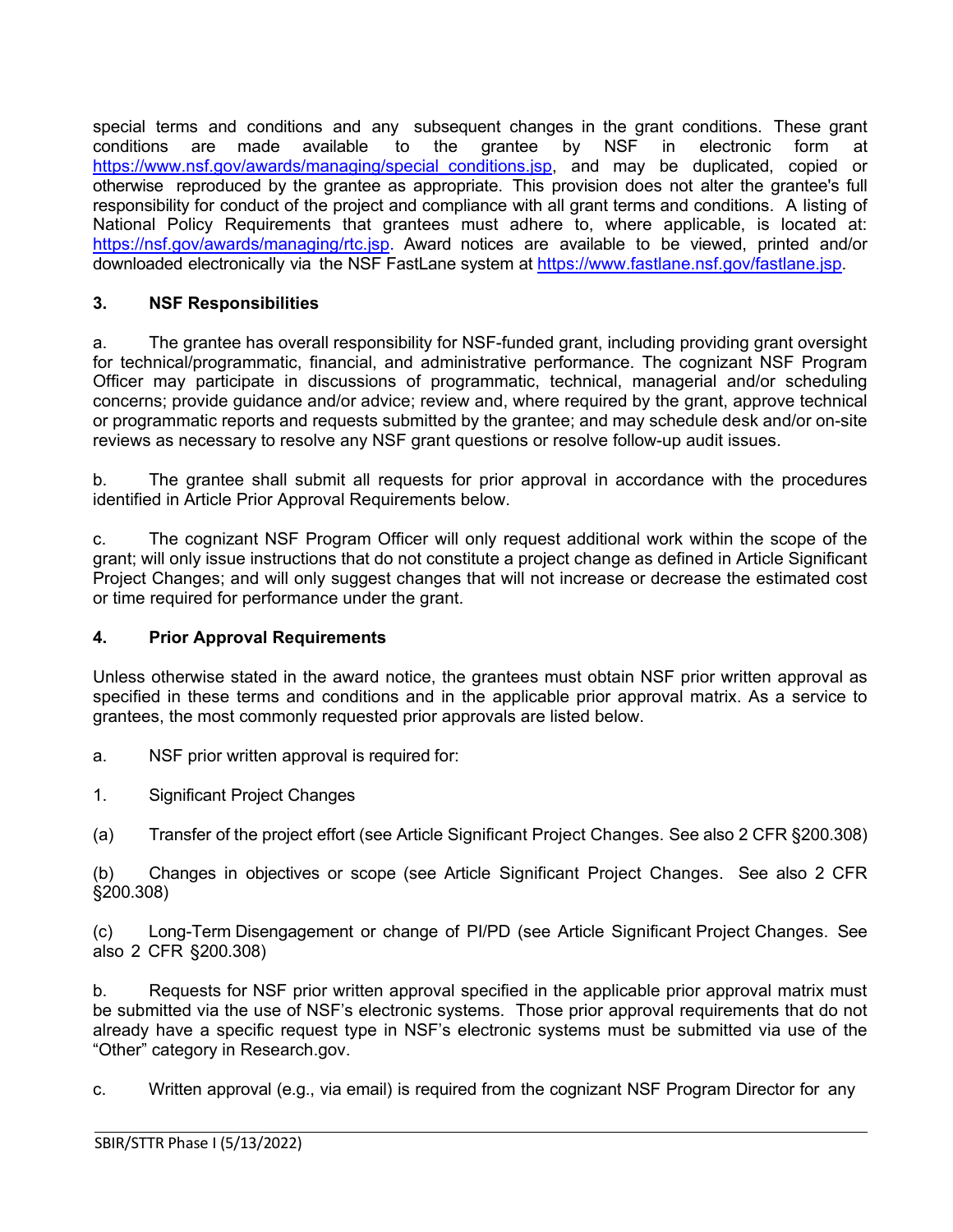project revision that results in a 5% or greater budget reallocation.

# <span id="page-4-0"></span>**5. No-Cost Extensions**

No-cost extensions to the project must be approved by NSF. Requests for no-cost extensions should be submitted to NSF at least 45 days prior to the expiration date of the award and must be submitted through NSF's electronic systems. The request must explain the need for the extension and include an estimate of the unobligated funds remaining and a plan for their use.

# <span id="page-4-1"></span>**6. Significant Project Changes**

Consistent with 2 CFR §200.308(c), the grantee is required to obtain NSF prior written approval whenever there are changes in the project as stipulated below.

#### *a. Subawarding or Transferring Part of an NSF Award (Subaward)*

- 1. If the intention to subaward or transfer part of the project to another organization has been disclosed in the proposal, NSF authorization is not needed unless approval has been specifically withheld in the award notice.
- 2. If it becomes necessary to subaward or transfer a significant part of an NSF award after a grant has been made, notification of this intent should be submitted via use of NSF's electronic systems and must be electronically signed by an Authorized Organizational Representative (AOR). The request shall include a clear description of the work to be performed and a proposed budget (see **[PAPPG Chapter VII.B.4](https://www.nsf.gov/pubs/policydocs/pappg22_1/pappg_7.jsp#VIIB4)** or additional information). NSF approval of such changes will be by an amendment to the grant.
- 3. The grantee remains responsible for monitoring of the activities of the subrecipient as necessary to ensure that the subaward is used for authorized purposes, in compliance with Federal statutes, regulations, and the terms and conditions of the subaward as outlined in 2 CFR §§200.331-332. This includes ensuring necessary documentation for all subawards is maintained for the same retention period as the grantee's and making it available to NSF upon request. The grantee shall include subaward activities in the annual and final project reports that are submitted to NSF.
- 4. Consistent with the requirements specified in 2 CFR §200.332, the grantee must adhere to the requirements for pass-through entities in establishing and managing subawards issued under the grant. In addition, grantees shall ensure that the following articles, if applicable, flow down to all subrecipients, or are appropriately addressed in the subaward instrument: Articles Consultant Services, Travel, Allowable Costs, Information Collection, Responsible and Ethical Conduct of Research, Reporting Subawards and Executive Compensation, System for Award Management and Universal Identifier Requirements, Copyrighted Material, Publications, Intangible Property, Audit and Records, Site Visits, Non-Discrimination Statutes, Reporting Classifiable Information, Animal Welfare, Research Involving Recombinant or Synthetic Nucleic Acid Molecules, Clean Air and Water, Human Research Subjects, Life Sciences Dual Use Research of Concern (DURC), Whistleblower Protection, State Sales and Use Taxes, Build America, Buy America, Recipient Integrity and Performance Matters, Fee Payments, Section 889 of the National Defense Authorization Act (NDAA) for Fiscal Year (FY) 2019,Liability, Sharing of Findings, Data and Other Research Products, Government Permits and Activities Abroad. If the grantee issues contracts exceeding \$2,000 for construction,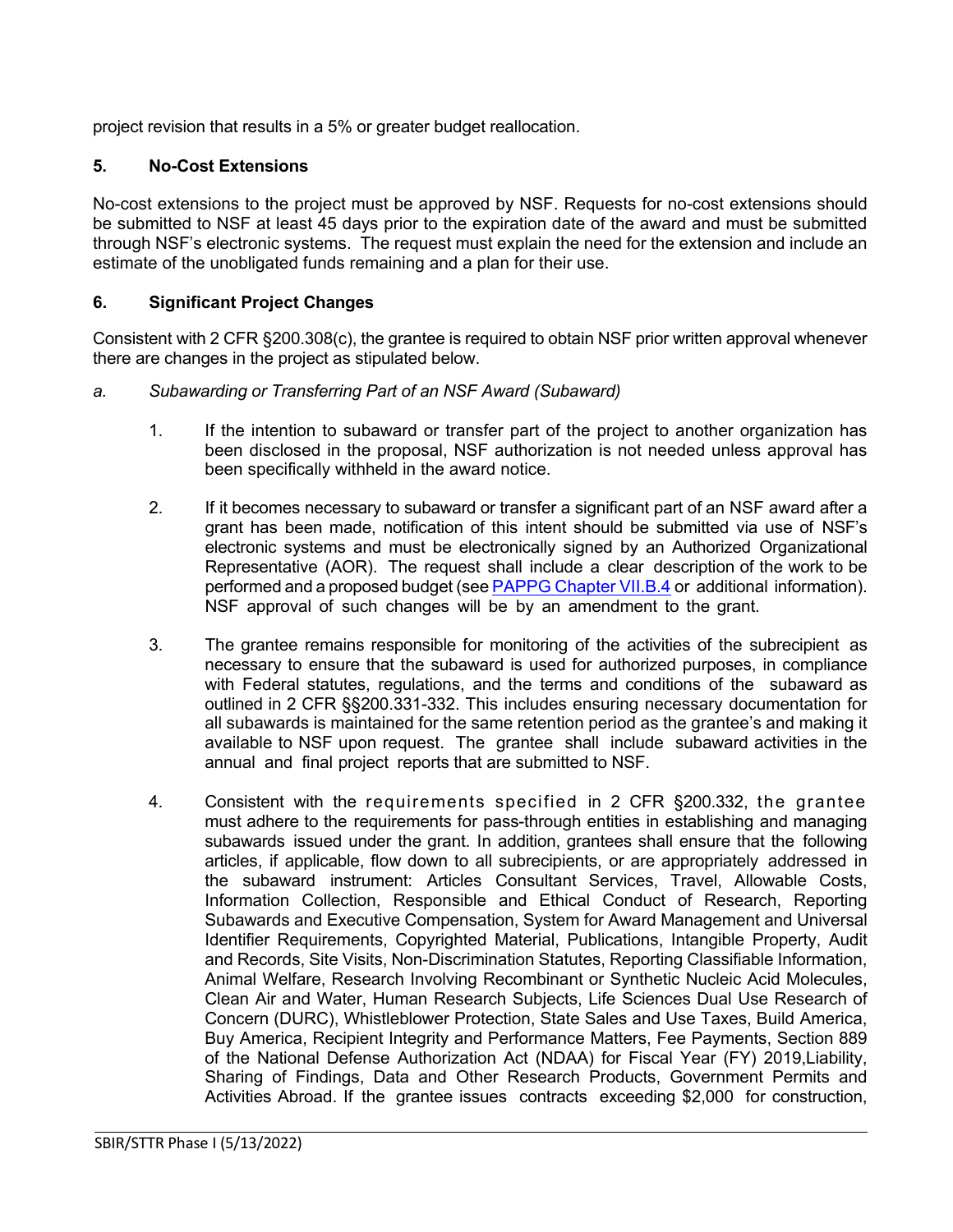alteration or repair that are within the scope of the Acts found in 2 [CFR §200,](http://www.access.gpo.gov/nara/cfr/waisidx_07/2cfr215_07.html) Appendix [II,](http://www.access.gpo.gov/nara/cfr/waisidx_07/2cfr215_07.html) "*[Contract](http://www.access.gpo.gov/nara/cfr/waisidx_07/2cfr215_07.html) [Provisions](http://www.access.gpo.gov/nara/cfr/waisidx_07/2cfr215_07.html) for Non-Federal Entity Contracts Under Federal Awards*," the appropriate clauses applicable to construction activities also will be included in applicable contracts.

#### *b. Changes in Objectives or Scope*

A proposed change in the phenomenon or phenomena objectives of the project stated in the proposal or agreed modifications thereto should be communicated via use of NSF's electronic systems. NSF approval of such changes will be by an amendment to the grant.

### *c. Long Term Disengagement or Change of Principal Investigator*

If a named PI or co-PI plans to or becomes aware that he or she will: (1) devote substantially less effort to the work than anticipated in the approved proposal (defined in 2 CFR §200.308(c)(3) as a reduction of 25% or more in time devoted to the project); (2) sever his or her connection with the grantee; or (3) be disengaged from the project for a continuous period of more than three months, or otherwise relinquish active direction of the project, he or she shall advise the appropriate official at the grantee, who shall initiate action appropriate to the situation in accordance with the guidelines described in [PAPPG Chapter VII.B.2.](https://www.nsf.gov/pubs/policydocs/pappg22_1/pappg_7.jsp#VIIB2)

#### <span id="page-5-0"></span>**7. Pre-award Costs**

a. The grantee may approve pre-award costs incurred within the 9 0 calendar day period before the start date of the grant. Requests for approval of pre-award costs for periods greater than 90 calendar days must be submitted electronically via NSF's electronic systems.

b. Pre-award costs must be necessary for the effective and economical conduct of the project and the costs must be otherwise allowable in accordance with Article Allowable Costs.

- c. Pre-award expenditures are made at the grantee's risk. Grantee authority to approve pre-award costs does not impose an obligation on NSF: (1) in the absence of appropriations; (2) if a grant is not subsequently made; or (3) if a grant is made for a lesser amount than the grantee anticipated.
- d. In accordance with 2 CFR §200.458, if pre-award costs are charged to the grant, these costs must be charged to the initial budget period, unless otherwise specified in the award notice.

#### <span id="page-5-1"></span>**8. Subaward Requirements**

It is NSF's expectation that NSF grantees will use the domestic subrecipient's applicable federally negotiated indirect cost rate(s). If no such rate exists, the NSF grantee may either negotiate a rate or use a *de minimus* indirect cost rate recovery of 10% of modified total direct costs.

### <span id="page-5-2"></span>**9. Consultant Services**

Costs for professional and consultant services, including those who are members of a particular profession or possess a special skill and who are not officers or employees of the performing organization, are allowable when reasonable in relation to the services rendered and when not contingent upon recovery of costs from NSF. If not included in the grant budget, anticipated services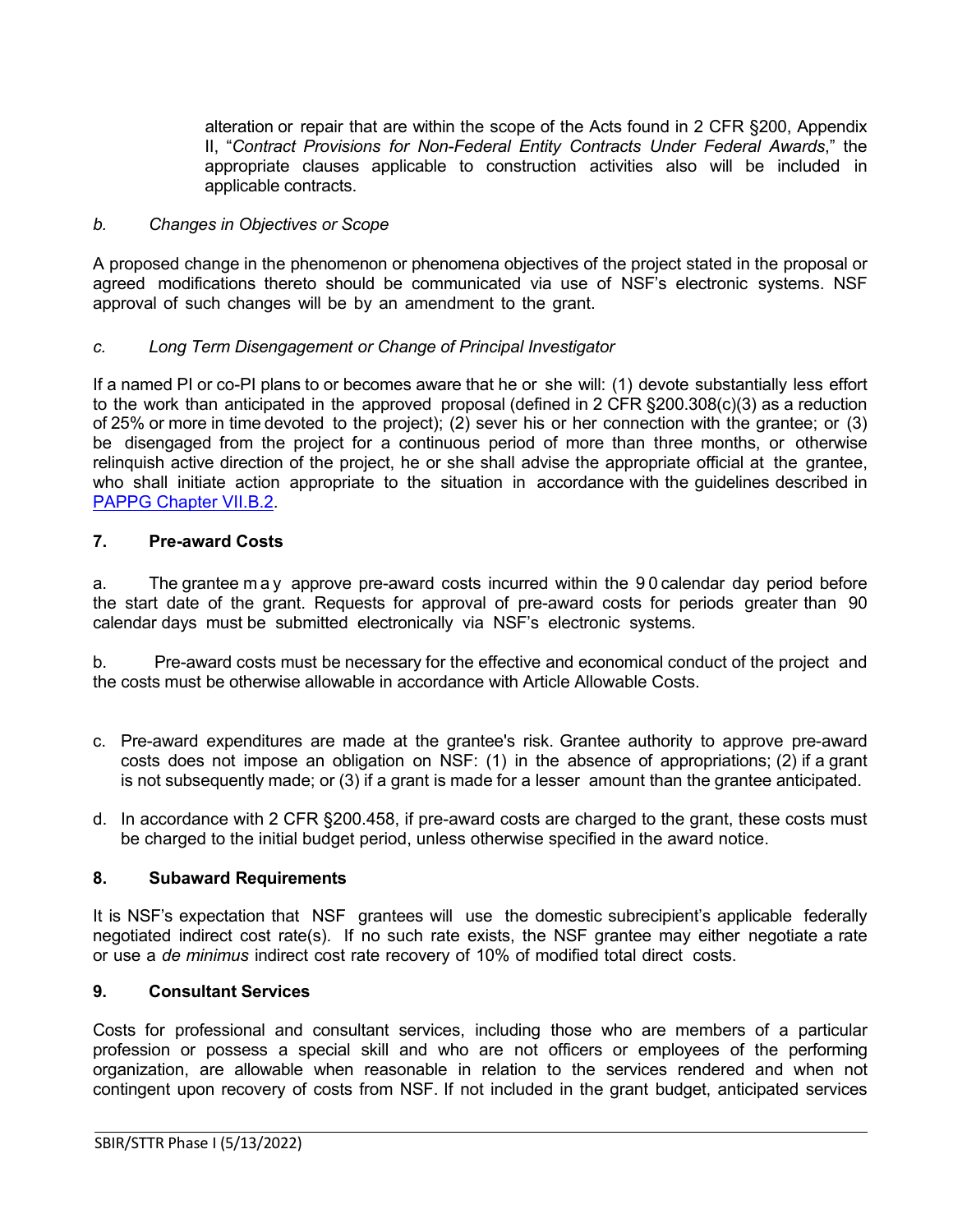must be justified and information furnished on each individual's expertise, primary organizational affiliation, normal daily compensation rate and number of days of expected service. Consultants' travel costs, including subsistence, may be included. If requested, the grantee must be able to justify that the proposed rate of pay is reasonable. The reimbursement rates for consultants are a direct cost that cannot exceed the daily equivalent of the rate paid to an Executive Level IV Federal employee.

# <span id="page-6-0"></span>**10. Project Reporting Requirements**

Payment of the grant amount is conditioned upon the grantee's acceptance and compliance with the grant terms and conditions which include expending the approximate person-months proposed and delivery to NSF and its acceptance of required reports. The results of the grantees' efforts under this grant are to be documented in the form of a final report.

The Phase I final report (due within 15 days following the end date of the grant) must be submitted to the cognizant NSF Program Officer for review and acceptance using the SBIR/STTR Report Cover Page and in accordance with <https://seedfund.nsf.gov/resources/awardees/phase-1/reporting/>. Grantees shall submit final reports electronically via [Research.gov.](http://www.research.gov/) The Project Report system may be accessed at: https://www.research.gov. The final report should address progress in all activities of the project, including any activities intended to address the Broader Impacts criterion that are not intrinsic to the research. The company will provide a final total project expenditure chart as part of the Phase I final report.

If the Phase I grantee elects to submit a Phase II proposal prior to the completion of the Phase I grant, the grantee will provide a Phase I interim report that will be submitted with the Phase II proposal.

No later than 120 days following the end date of the grant, a project outcomes report for the general public must be submitted electronically via Research.gov. This report serves as a brief summary prepared specifically for the public, of the nature and outcomes of the project. This report will be posted electronically by NSF exactly as it is submitted. For information about the content of the report, see the [PAPPG Chapter VII.D.3.](https://www.nsf.gov/pubs/policydocs/pappg22_1/pappg_7.jsp#VIID3)

In accordance with 2 CFR §200.344(i), if the grantee does not submit all required reports within one year of the period of performance end date, NSF must report the grantee's material failure to comply with the terms and conditions of the award with the OMB-designated integrity and performance system (currently Federal Awardee Performance and Integrity Information System (FAPIIS)). NSF may also pursue other enforcement actions per 2 CFR §200.339.

# <span id="page-6-1"></span>**11. Payments**

a. NSF SBIR/STTR grantees are required to request payments electronically through the Award Cash Management Service (ACM\$). Under ACM\$, grantees must provide award level detail at the time of the payment request. Grantees should request payments in amounts necessary to meet their current needs, pursuant to the guidelines contained in 31 CFR Part 205. Unless otherwise specified in the grant, the grantee agrees to comply with all applicable Treasury regulations and National Science Foundation implementing and reporting procedures, which are outlined in [PAPPG Chapter VIII.](https://www.nsf.gov/pubs/policydocs/pappg22_1/pappg_8.jsp)

b. In accordance with 2 CFR §200.305, where appropriate, grantees are required to maintain advances of Federal funds in interest-bearing accounts. Grantees may retain interest earned on amounts up to \$500 per year for administrative expenses. Any additional interest earned on Federal advance payments deposited in interest-bearing accounts must be remitted annually to the Department of Health and Human Services Payment Management System (PMS) through an electronic medium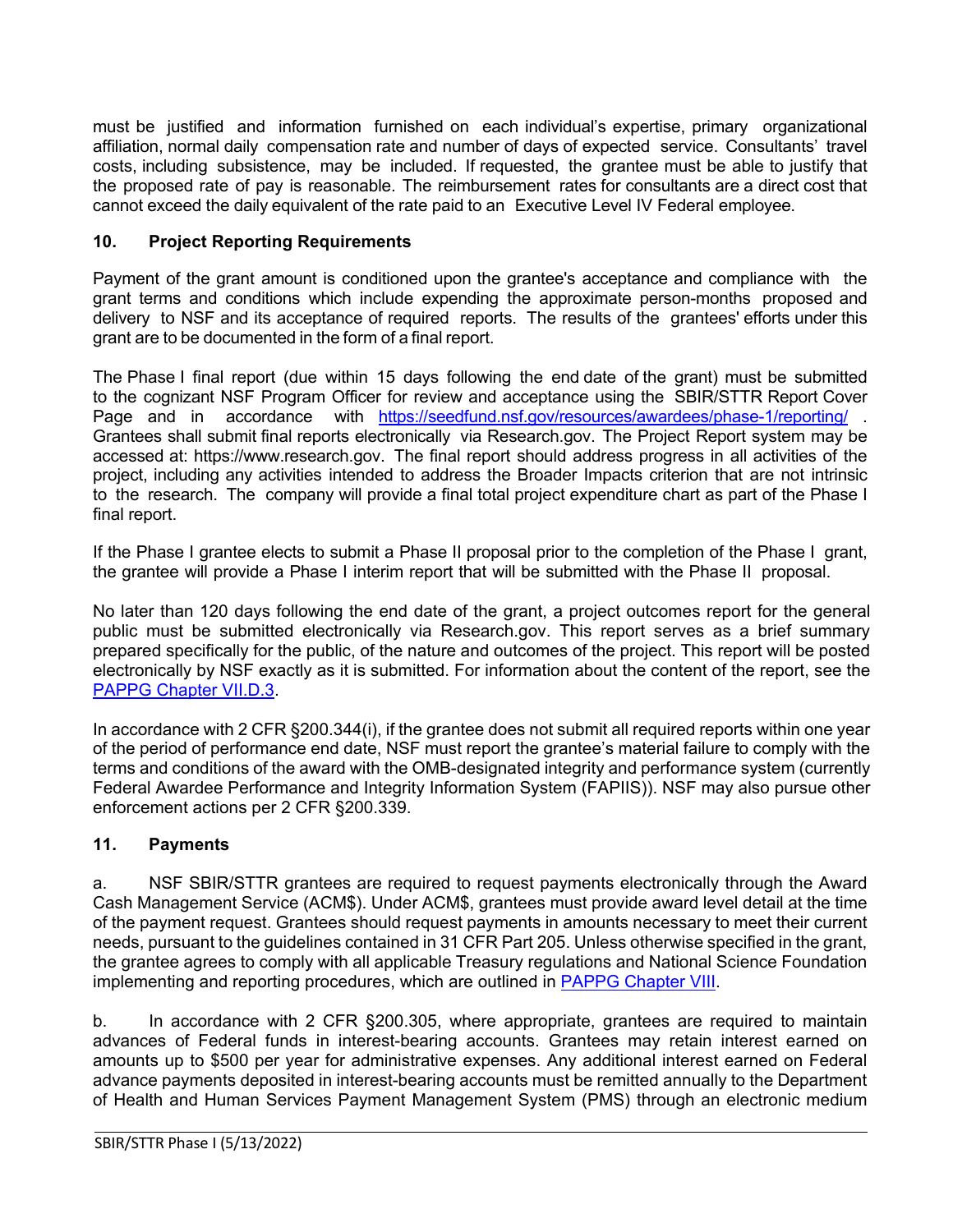using either the Automated Clearing House (ACH) network or a Fedwire Funds Service payment. Instructions on submission of remittances can be found in [PAPPG Chapter VIII.D.3.](https://www.nsf.gov/pubs/policydocs/pappg22_1/pappg_8.jsp#VIIID3)

c. In the absence of an approved modification to this schedule, payments will be made by NSF as follows: The initial drawdown, for all but \$25,000 of the grant amount, can be made after the period of performance start date of the grant. The final \$25,000 will be made available upon approval by NSF of a satisfactory final report and upon submission of a Project Outcomes Report, as described in Article Project Reporting Requirements and/or in the SBIR/STTR Program Solicitation. If the grantee does not submit all reports as described in Article Project Reporting Requirements and 2 CFR §200.344, NSF must proceed to close out the project with the information available within one year of the period of performance end date. If grantees do not submit all reports in accordance with this section, and 2 CFR §200.344 (Closeout) within one year of the period of performance end date, NSF must report the non-Federal entity's material failure to comply with the terms and conditions of the grant with the OMBdesignated integrity and performance system (currently FAPIIS). NSF may also pursue other enforcement actions per § 200.339.

d. In accordance with 2 CFR §200.344, unless the Federal awarding agency authorizes an extension, grantees must liquidate all financial obligations incurred under the Federal grant no later than 120 calendar days after the end date of the period of performance. NSF will financially close SBIR/STTR grants 120 days after the grant end date and the grant will be removed from the ACM\$ payment screen for active grants.

# <span id="page-7-0"></span>**12. Copyrighted Material**

### *a. Definition*

Subject writing means any material that:

- 1. is or may be copyrighted under [Title 17](http://www.access.gpo.gov/uscode/title17/title17.html) of the USC; and
- 2. is produced by the grantee or its employees in the performance of work under this grant.

Subject writings include such items as reports, books, journal articles, software, databases, sound recordings, videotapes and videodiscs.

### *b. Copyright Ownership, Government License*

Except as otherwise specified in the grant or by this paragraph, the grantee may own or permit others to own copyright in all subject writings. The grantee agrees that if it or anyone else does own copyright in a subject writing, the Federal government will have a nonexclusive, nontransferable, irrevocable, royalty-free license to exercise or have exercised for or on behalf of the US throughout the world all the exclusive rights provided by copyright. Such license, however, will not include the right to sell copies or phonorecords of the copyrighted works to the public.

### *c. Grants Affected by International Agreements*

If the grant indicates it is subject to an identified international agreement or treaty, NSF can direct the grantee to convey to any foreign participant or otherwise dispose of such rights to subject writings as are required to comply with that agreement or treaty. In such cases, the standard clauses for Copyrighted Material or Patents Rights will be modified through the addition of the following: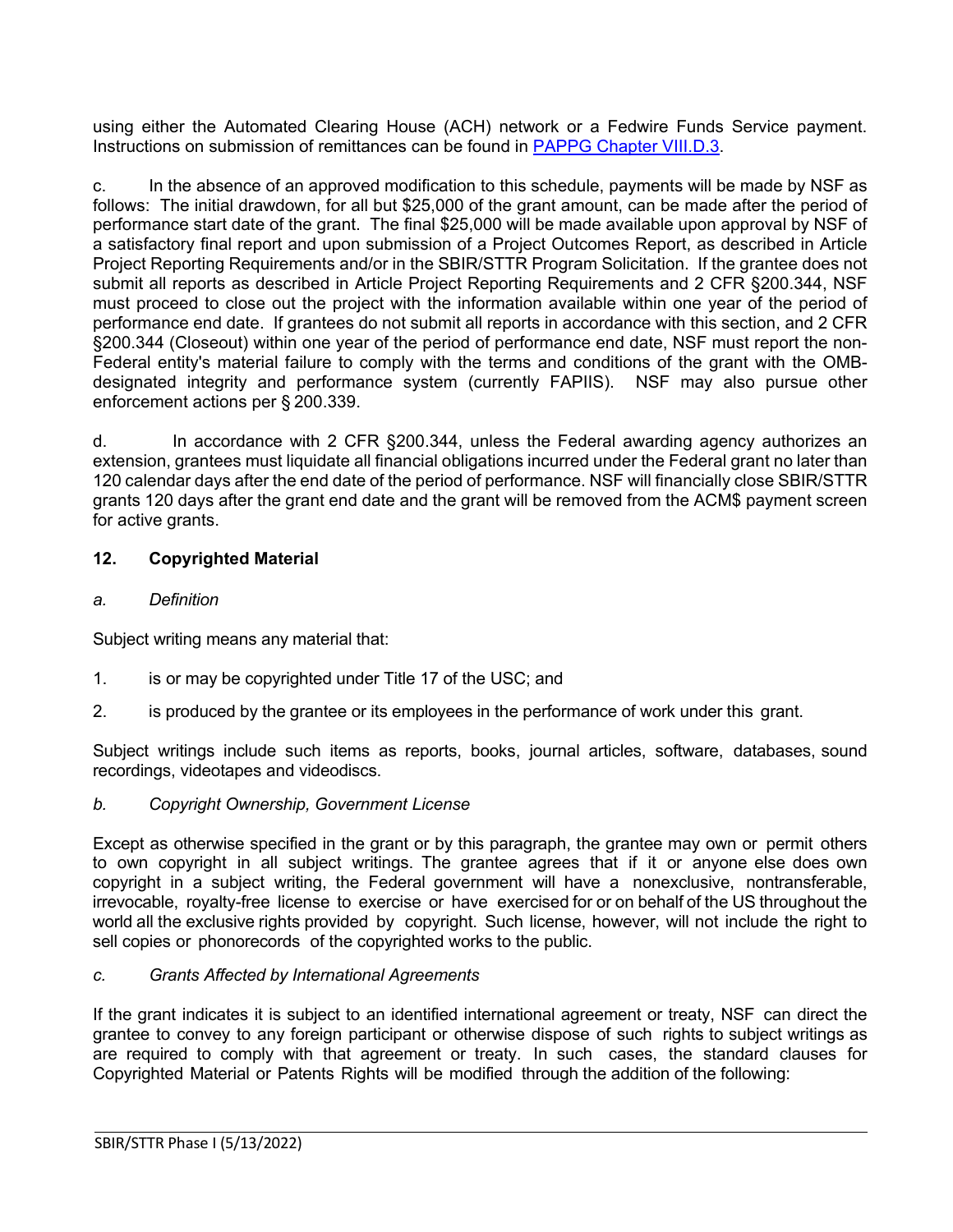"This project is supported under the cooperative program listed below. Your rights in inventions, writings and data may be affected."

The applicable agreement or treaty will be identified immediately beneath that sentence.

#### *d. Grantee Action to Protect Government Interests*

The grantee agrees to acquire, through written agreement or an employment relationship, the ability to comply with the requirements of the preceding paragraphs and, in particular, to acquire the ability to convey rights in a subject writing to a foreign participant if directed by NSF under the previous

#### <span id="page-8-0"></span>**13. Publications**

#### *a. Acknowledgment of Support*

The grantee is responsible for assuring that an acknowledgment of NSF support:

1. is made in any publication (including World Wide Web pages) of any material based on or developed under this project, in the following terms:

"This material is based upon work supported by the National Science Foundation under Grant No. (NSF grant number)."

2. is orally acknowledged during all news media interviews, including popular media such as radio, television and news magazines.

#### *Disclaimer*

The grantee is responsible for assuring that every publication of material (including World Wide Web pages) based on or developed under this grant, except scientific articles or papers appearing in scientific, technical, or professional journals, contains the following disclaimer:

"Any opinions, findings and conclusions or recommendations expressed in this material are those of the author(s) and do not necessarily reflect the views of the National Science Foundation."

#### *b. Copies for NSF*

The grantee is responsible for assuring that the cognizant NSF Program Officer is provided access to, either electronically or in paper form, a copy of every publication of material based on or developed under this grant, clearly labeled with the grant number and other appropriate identifying information, promptly after publication.

### <span id="page-8-1"></span>**14. Procurement Standards**

a. The grantee (including commercial organizations) is responsible for compliance with the procurement standards identified in 2 CFR §200.317-327.

#### <span id="page-8-2"></span>**15. Travel**

### *a. Allowability of Travel Expenses*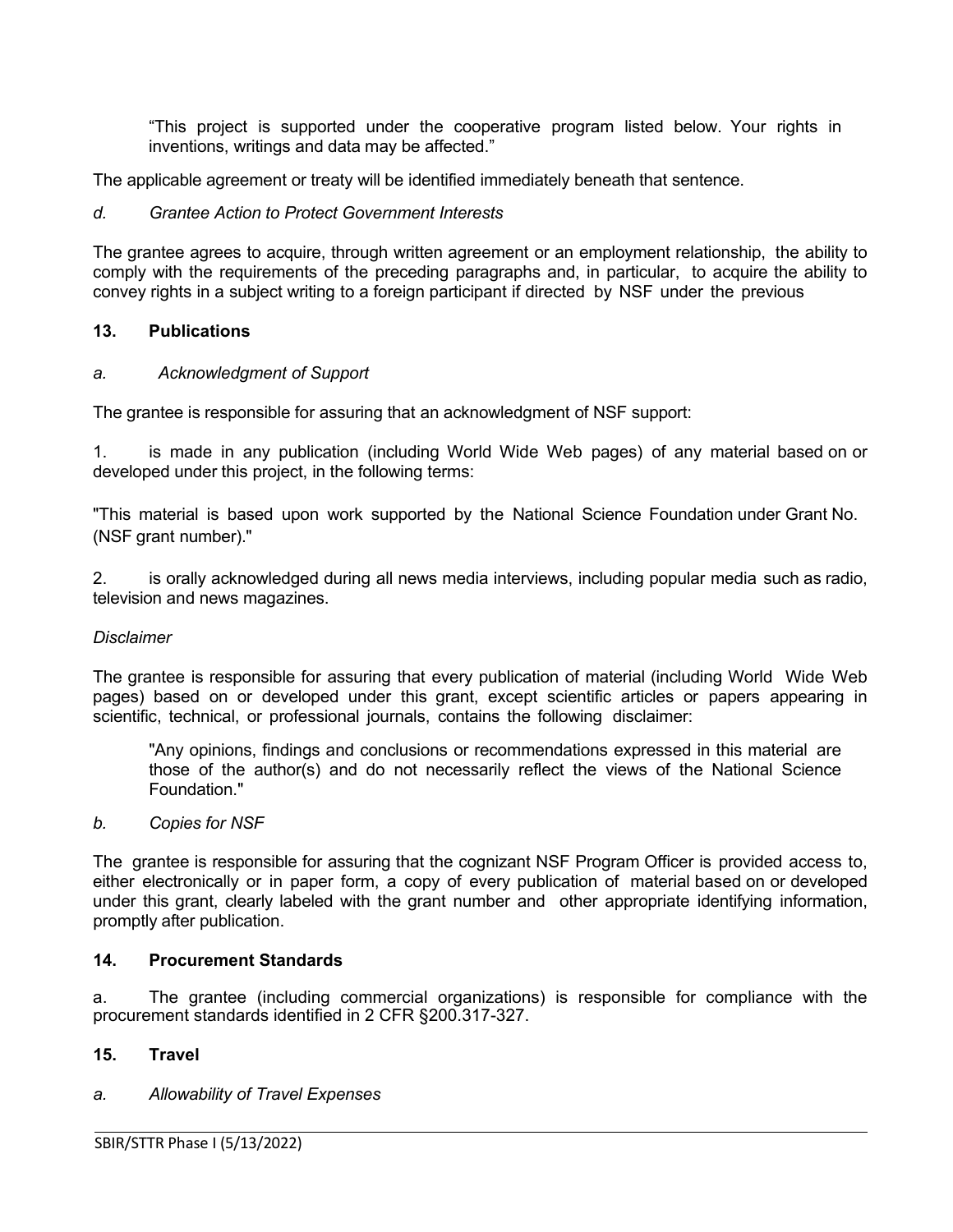1. Expenses for transportation, lodging, subsistence and related items incurred by project personnel and by outside consultants employed on the project (see PAPPG Chapter [II.C.2.g\(iv\)\)](https://www.nsf.gov/pubs/policydocs/pappg22_1/pappg_2.jsp#IIC2giv) who are in travel status on business related to an NSF- supported project are allowable as prescribed in the governing cost principles.

2. Except as provided in the governing cost principles, the difference between economy airfare and a higher-class airfare is unallowable. A train, bus or other surface carrier may be used in lieu of, or as a supplement to, air travel at the lowest first-class rate by the transportation facility used. If such travel, however, could have been performed by air, the allowance will not normally exceed that for jet economy airfare.

# *b. Use of US-Flag Air Carriers*

1. In accordance with the Fly America Act (49 USC 40118), any air transportation to, from, between, or within a country other than the US of persons or property, the expense of which will be assisted by NSF funding, must be performed by or under a code-sharing arrangement with a US-flag air carrier if service provided by such a carrier is available (see Comptroller General Decision B-240956, dated September 25, 1991). Tickets (or documentation for electronic tickets) must identify the US flag air carrier's designator code and flight number.

2. For the purposes of this requirement, US-flag air carrier service is considered available even though:

(a) comparable or a different kind of service can be provided at less cost by a foreign-flag air carrier;

(b) foreign-flag air carrier service is preferred by, or is more convenient for, NSF or traveler; or

(c) service by a foreign-flag air carrier can be paid for in excess foreign currency.

3. The following rules apply unless their application would result in the first or last leg of travel from or to the US being performed by a foreign-flag air carrier:

(d) a US-flag air carrier shall be used to destination or, in the absence of direct or through service, to the farthest interchange point on a usually traveled route.

(e) if a US-flag air carrier does not serve an origin or interchange point, a foreign-flag air carrier shall be used only to the nearest interchange point on a usually traveled route to connect with a US flag air carrier.

### *c. Short Distance Travel*

For all short distance travel, regardless of origin and destination, use of a foreign-flag air carrier is permissible if the elapsed travel time on a scheduled flight from origin to destination airport by a foreignflag air carrier is three hours or less and service by a US-flag air carrier would double the travel time.

### <span id="page-9-0"></span>**16. Allowable Costs**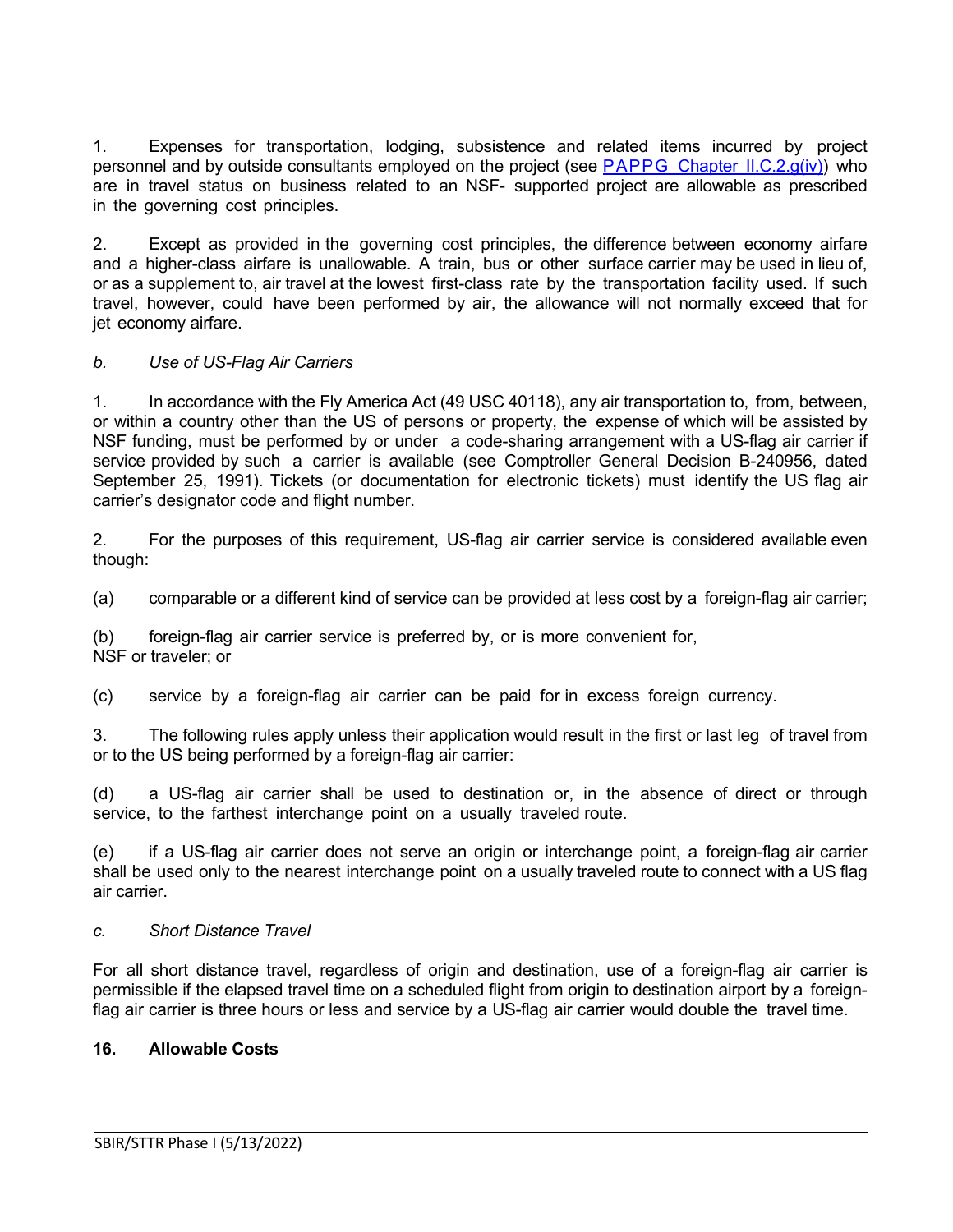a. The allowability of costs<sup>[2](#page-10-3)</sup> and cost allocation methods for work performed under this grant, up to the amount specified in the grant, shall be determined in accordance with the governing cost principles as specified below and must conform with NSF policies, grant special provisions and grantee internal policies in effect on the start date of the grant.

b. The cost principles that govern Federal awards can be found in the Federal Acquisition Regulation, 48 CFR Part 31.

c. Certain prior approval requirements contained in the governing cost principles have been modified by Article Prior Approval Requirements.

# <span id="page-10-0"></span>**17. Information Collection**

Information collection activities performed under this grant are the responsibility of the grantee, and NSF support of the project does not constitute NSF approval of the survey design, questionnaire content or information collection procedures. The grantee shall not represent to respondents that such information is being collected for or in association with the National Science Foundation or any other Government agency without the specific written approval of such information collection plan or device by the Foundation. This requirement, however, is not intended to preclude mention of NSF support of the project in response to an inquiry or acknowledgment of such support in any publication of this information.

### <span id="page-10-1"></span>**18. Responsible and Ethical Conduct of Research**

In accordance with Section 7009 of the America Creating Opportunities to Meaningfully Promote Excellence in Technology, Education, and Science (COMPETES) Act (42 USC §1862o–1) NSF requires that the grantee must have a plan in place to provide appropriate training and oversight in the responsible and ethical conduct of research (RECR) to undergraduates, graduate students and postdoctoral researchers who will be supported by NSF to conduct research. Training plans are subject to review, upon request.

The grantee must designate one or more persons to oversee compliance with the RECR training requirement. The grantee is responsible for verifying that undergraduate students, graduate students and postdoctoral researchers supported by NSF to conduct research have received training in the responsible and ethical conduct of research, in accordance with the plan the grantee has put in place for their organization.

The grantee shall ensure that these RECR requirements flow down to all subrecipients or are otherwise appropriately addressed in the subaward.

### <span id="page-10-2"></span>**19. Reporting Fraud, Waste, and Abuse**

a. Grantees must contact the OIG and the cognizant NSF Program Officer without delay when they first suspect fraud waste, or abuse. The OIG maintains a hotline to receive this information, which can made through the OIG website at https://oig.nsf.gov/contact/hotline or by telephone at (800) 428-2189. Upon request, OIG will take appropriate measures to protect the identity of any individual who reports

<span id="page-10-3"></span><sup>&</sup>lt;sup>2</sup> Consistent with 2 CFR §200.453(c), for computing devices, charging as a direct cost is allowable for devices that are essential and allocable, but not solely dedicated, to the performance of the grant.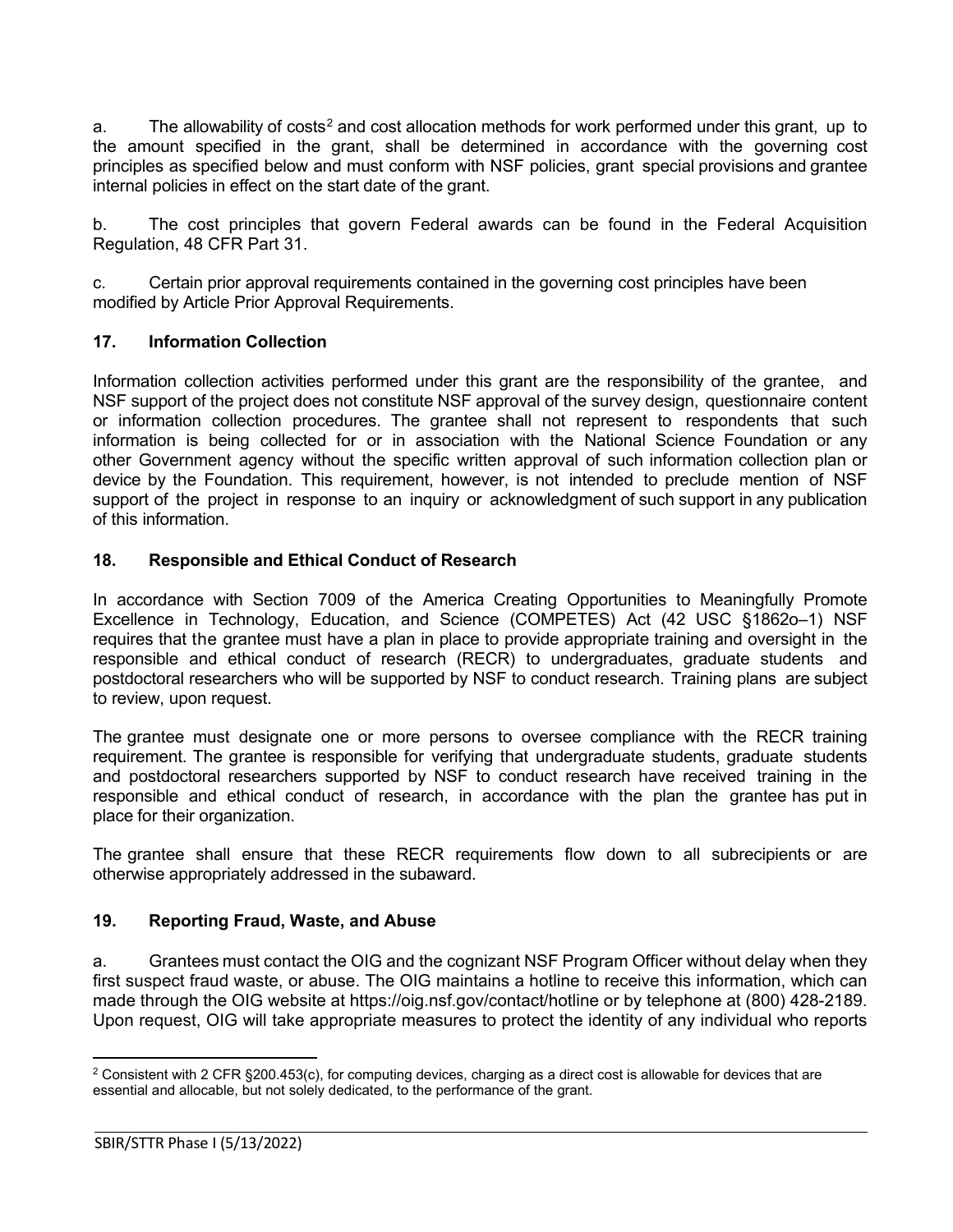misconduct, as authorized by the Inspector General Act of 1978, as amended. Reports to OIG may also be made anonymously.

b. Examples of fraud, waste, and abuse relating to the SBIR/STTR program include, but are not limited to:

- 1. misrepresentations or material, factual omissions to obtain or otherwise receive funding under an SBIR/STTR award;
- 2. misrepresentations of the use of funds expended, work done, results achieved, or compliance with program requirements under an SBIR/STTR award;
- 3. fraud, theft, misuse, conversion, misappropriation, or embezzlement of SBIR/STTR award funds, including any use of award funds while not in full compliance with SBIR/STTR program requirements, or failure to pay taxes due on misused or converted SBIR/STTR award funds;
- 4. submission of a false claim or a false statement by any person in connection with any NSF SBIR/STTR program, activity, award, or operations;
- 5. concealment, forgery, falsification, or unauthorized destruction of government or program records;
- 6. fabrication, falsification, or plagiarism in applying for, carrying out, or reporting results from an SBIR/STTR award;
- 7. failure to comply with applicable federal costs principles governing an award;
- 8. extravagant, careless, or needless spending;
- 9. self-dealing, such as making a sub-award to an entity in which the PI has a financial interest without explicit NSF knowledge and approval;
- 10. acceptance by agency personnel of bribes, kickbacks, illegal gratuities, or gifts in exchange for grant or contract awards or other conflicts of interest that prevent the government from getting the best value; and,
- 11. Other violations of criminal or civil law, other violation of federal regulations, or other misconduct in connection with SBIR/STTR operations, programs, activities, or awards.

# <span id="page-11-0"></span>**20. Reporting Subawards and Executive Compensation**

This grant term was extracted verbatim from 2 CFR Appendix A to Part 170. For these purposes, the term "you" means the NSF grantee.

a. Reporting of first-tier subawards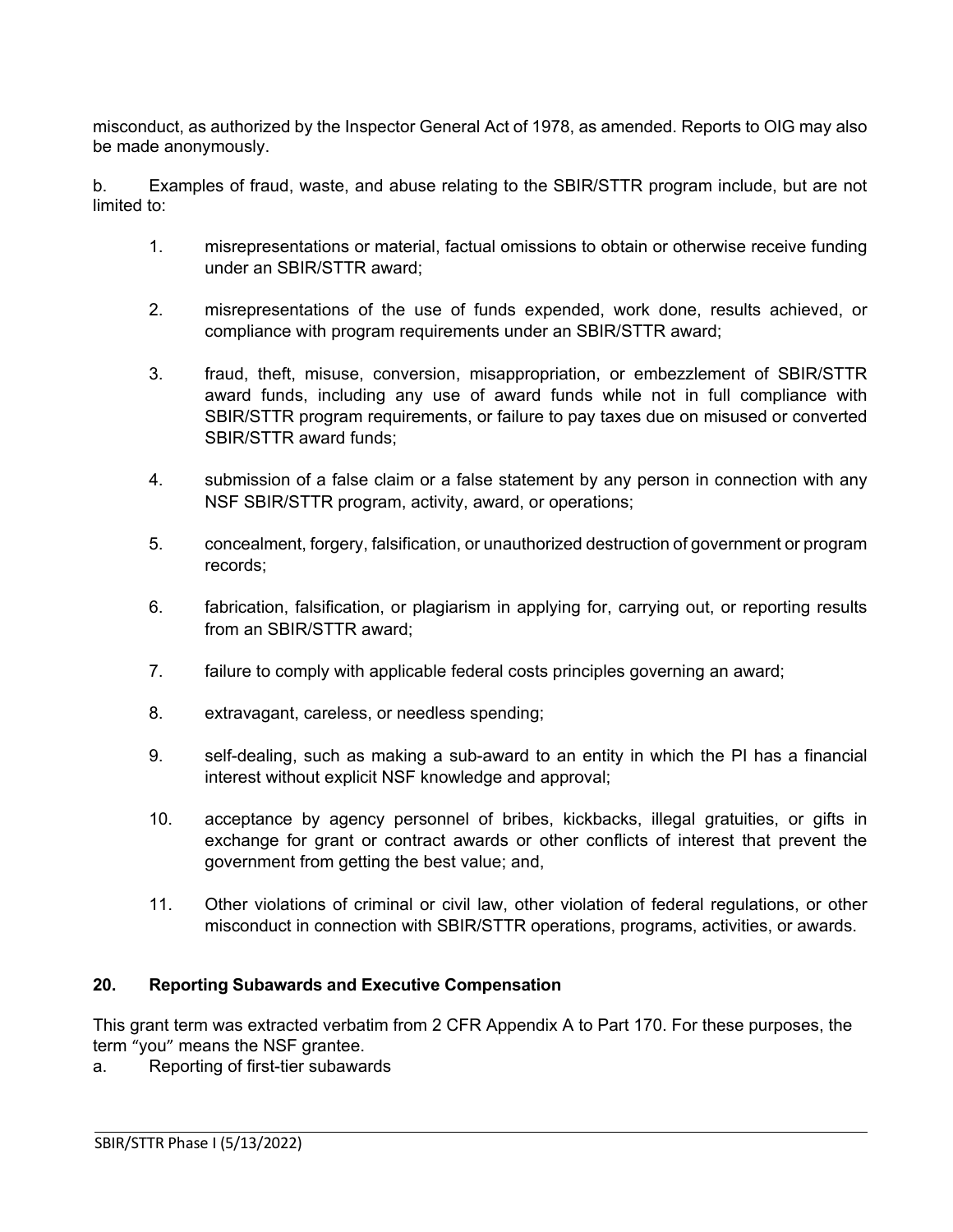1. Applicability. Unless exempt as provided in paragraph d. of this award term, you must report each action that equals or exceeds \$30,000 in Federal funds for a subaward to a non-Federal entity or Federal agency (see definitions in paragraph e. of this award term).

2. Where and when to report

(a) You must report each obligating action described in paragraph a.1.of this award term to [www.fsrs.gov.](http://www.fsrs.gov/)

i. The non-Federal entity or Federal agency must report each obligating action described in paragraph a.1. of this award term to [www.fsrs.gov.](https://nsf-my.sharepoint.com/personal/7632436149_nsf_gov/Documents/Microsoft%20Teams%20Chat%20Files/www.fsrs.gov)

ii. For subaward information, report no later than the end of the month following the month in which the obligation was made. (For example, if the obligation was made on November 7, 2010, the obligation must be reported by no later than December 31, 2010.)

3. What to report. You must report the information about each obligating action that the submission instructions posted at [www.fsrs.gov](http://www.fsrs.gov/) specify.

b. Reporting Total Compensation of Recipient Executives

1. Applicability and what to report. You must report total compensation for each of your five most highly compensated executives for the preceding completed fiscal year, if:

i the total Federal funding authorized to date under this award is \$30,000 or more as defined in 2 CFR §170.320;

 $ii$  in the preceding fiscal year, you received—

(A). 80 percent or more of your annual gross revenues from Federal procurement contracts (and subcontracts) and Federal financial assistance subject to the Transparency Act, as defined at 2 CFR §170.320 (and subawards), and

(B). \$25,000,000 or more in annual gross revenues from Federal procurement contracts (and subcontracts) and Federal financial assistance subject to the Transparency Act, as defined at 2 CFR §170.320 (and subawards); and

(iii) The public does not have access to information about the compensation of the executives through periodic reports filed under section 13(a) or 15(d) of the Securities Exchange Act of 1934 (15 USC 78m(a), 78o(d)) or section 6104 of the Internal Revenue Code of 1986. (To determine if the public has access to the compensation information, see the U.S. Security and Exchange Commission total compensation filings at [https://www.sec.gov/fast-answers/answers-execomphtm.html\)](https://www.sec.gov/fast-answers/answers-execomphtm.html).

2. Where and when to report. You must report executive total compensation described in paragraph b.1.of this award term:

i As part of your registration profile at *https://www.sam.gov*.

(ii) By the end of the month following the month in which this award is made, and annually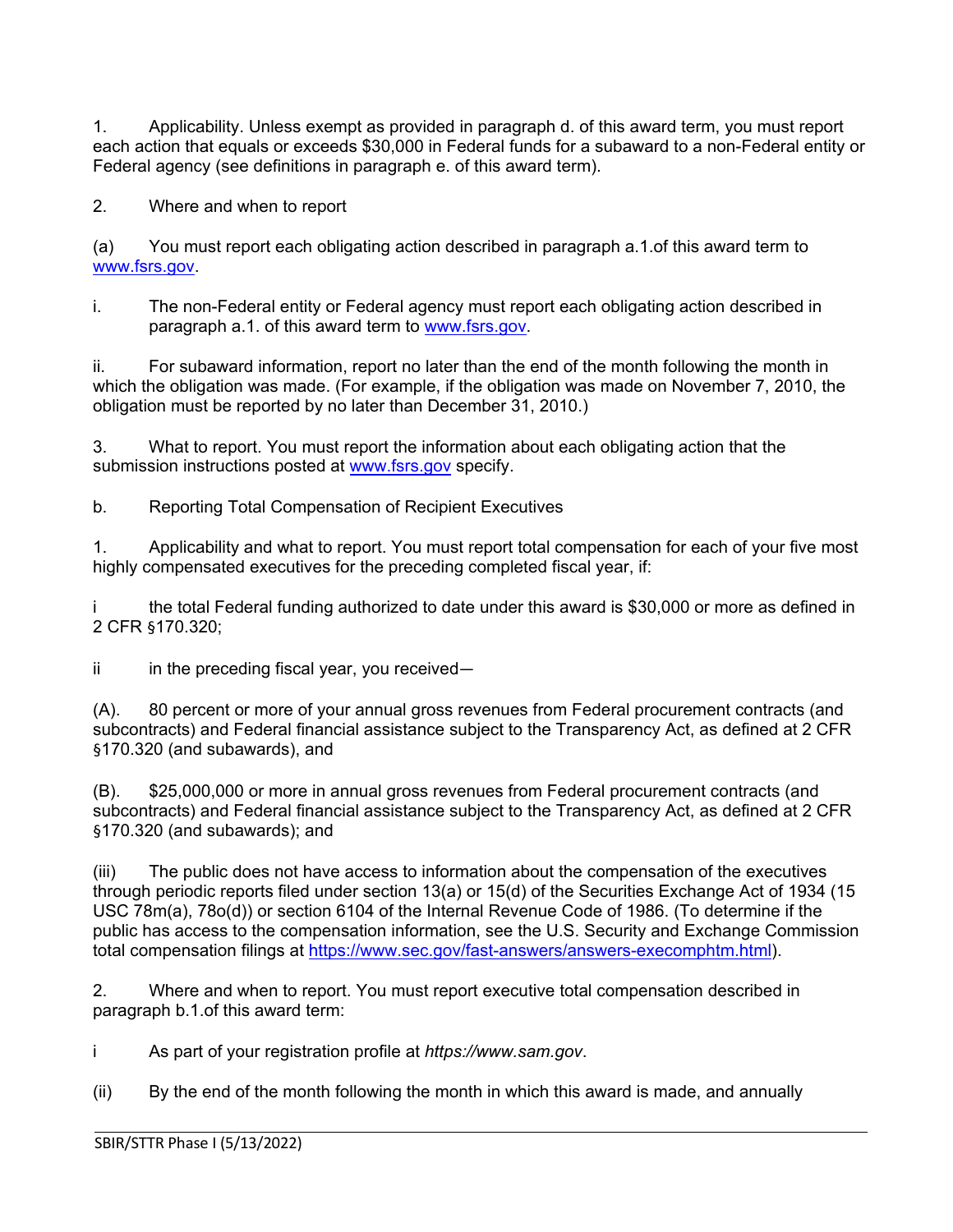thereafter.

c. Reporting of Total Compensation of Subrecipient Executives

1. Applicability and what to report. Unless you are exempt as provided in paragraph d. of this award term, for each first-tier subrecipient under this award, you shall report the names and total compensation of each of the subrecipient's five most highly compensated executives for the subrecipient's preceding completed fiscal year, if:

i. in the subrecipient's preceding fiscal year, the subrecipient received—

(A) 80 percent or more of its annual gross revenues from Federal procurement contracts (and subcontracts) and Federal financial assistance subject to the Transparency Act, as defined at 2 CFR §170.320 (and subawards) and,

(B) \$25,000,000 or more in annual gross revenues from Federal procurement contracts (and subcontracts), and Federal financial assistance subject to the Transparency Act (and subawards); and

ii. The public does not have access to information about the compensation of the executives through periodic reports filed under section 13(a) or 15(d) of the Securities Exchange Act of 1934 (15 USC 78m(a), 78o(d)) or section 6104 of the Internal Revenue Code of 1986. (To determine if the public has access to the compensation information, see the U.S. Security and Exchange Commission total compensation filings at [https://www.sec.gov/fast-answers/answers-execomphtm.html\)](https://www.sec.gov/fast-answers/answers-execomphtm.html).

2. *Where and when to report*. You must report subrecipient executive total compensation described in paragraph c.1. of this award term:

i. To the recipient.

ii. By the end of the month following the month during which you make the subaward. For example, if a subaward is obligated on any date during the month of October of a given year (i.e., between October 1 and 31), you must report any required compensation information of the subrecipient by November 30 of that year.

# *d. Exemptions*

If, in the previous tax year, you had gross income, from all sources, under \$300,000, you are exempt from the requirements to report:

i. Subawards

and

L

ii. The total compensation of the five most highly compensated executives of any subrecipient.

*e. Definitions.* For purposes of this award term:

1. Federal Agency means a Federal agency as defined at 5 USC 551(1) and further clarified by 5 USC 552(f).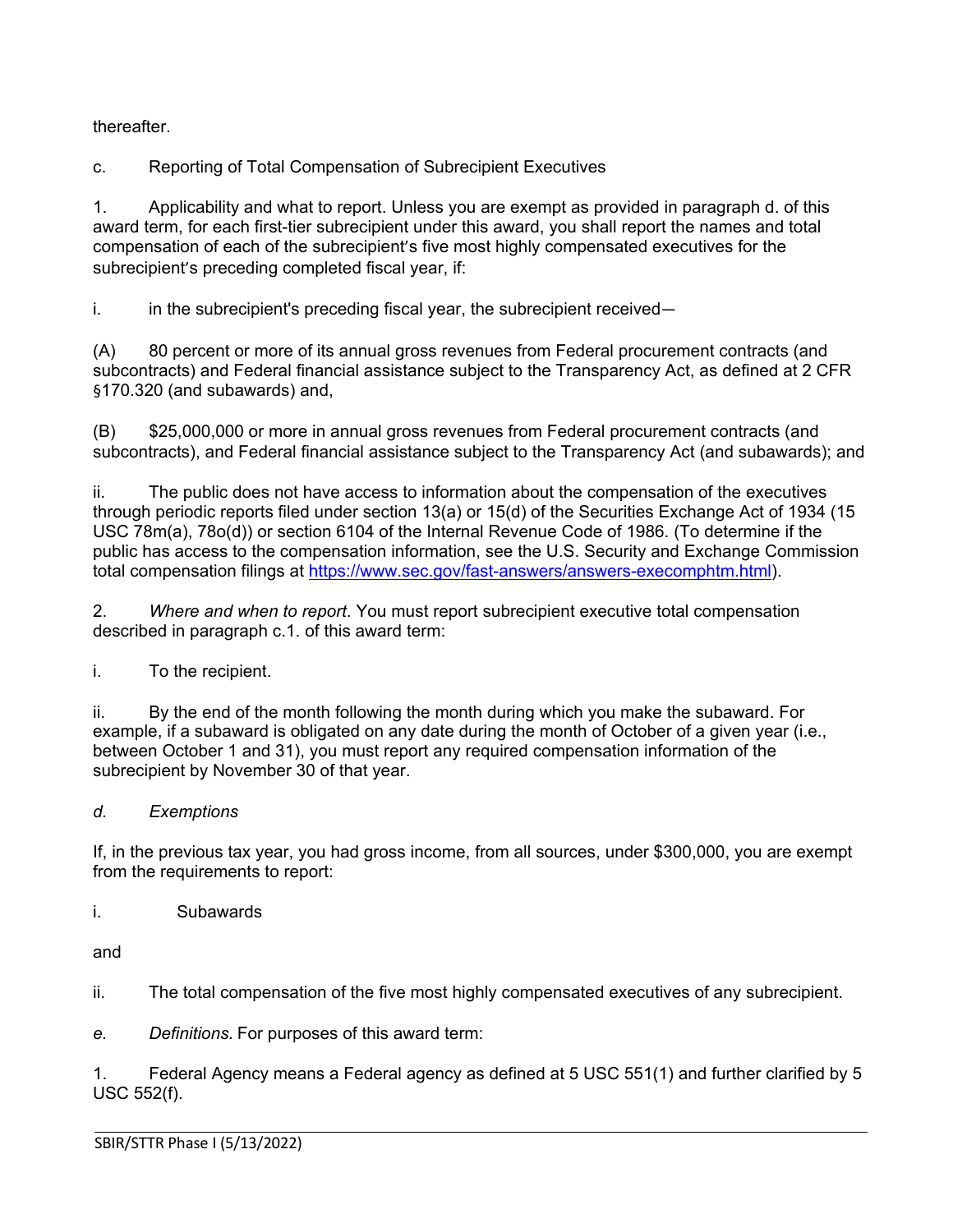2. Non-Federal entity means all of the following, as defined in 2 CFR Part 25:

i. A Governmental organization, which is a State, local government, or Indian tribe;

ii. A foreign public entity;

iii. A domestic or foreign nonprofit organization; and,

iv. A domestic or foreign for-profit organization.

3. *Executive* means officers, managing partners, or any other employees in management positions.

4. *Subaward*:

i. This term means a legal instrument to provide support for the performance of any portion of the substantive project or program for which you received this award and that you as the recipient award to an eligible subrecipient.

ii. The term does not include your procurement of property and services needed to carry out the project or program (for further explanation, see 2 CFR §200.330).

iii. A subaward may be provided through any legal agreement, including an agreement that you or a subrecipient considers a contract.

5. *Subrecipient* means a non-Federal entity or Federal agency that:

i. Receives a subaward from you (the recipient) under this award; and

ii. Is accountable to you for the use of the Federal funds provided by the subaward.

6. *Total compensation* means the cash and noncash dollar value earned by the executive during the recipient's or subrecipient's preceding fiscal year and includes the following (for more information see 17 CFR §229.402(c)(2)).

# <span id="page-14-0"></span>**21. System for Award Management and Universal Identifier Requirements**

### **This grant term was extracted verbatim from Appendix A to Part 25. For these purposes, the term "you" means the NSF grantee.**

A. Requirement for System for Award Management

Unless you are exempted from this requirement under 2 CFR §25.110, you as the recipient must maintain current information in the SAM. This includes information on your immediate and highest level owner and subsidiaries, as well as on all of your predecessors that have been awarded a Federal contract or Federal financial assistance within the last three years, if applicable, until you submit the final financial report required under this Federal award or receive the final payment, whichever is later. This requires that you review and update the information at least annually after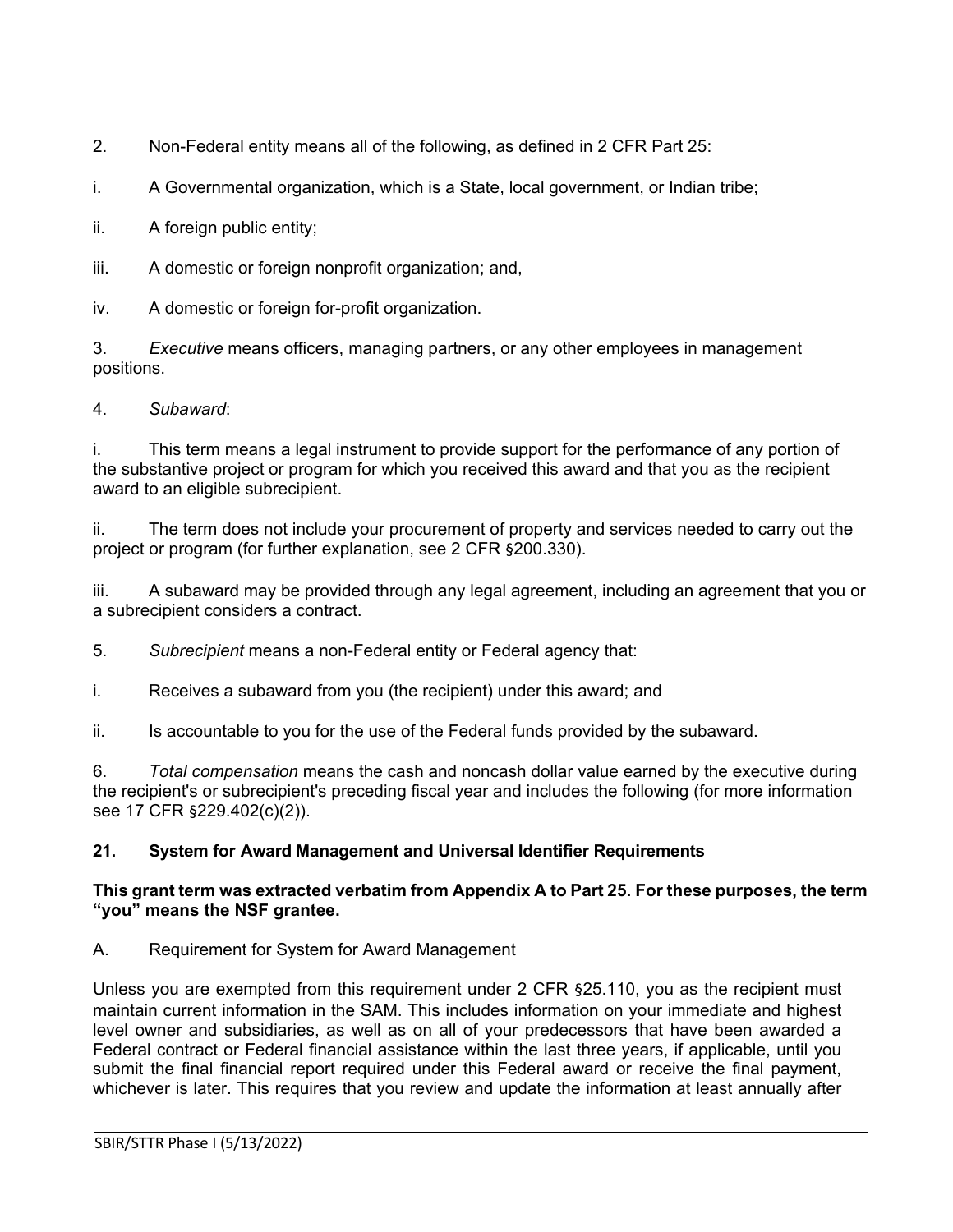the initial registration, and more frequently if required by changes in your information or another Federal award term.

B. Requirement for Unique Entity Identifier

If you are authorized to make subawards under this Federal award, you:

1. Must notify potential subrecipients that no entity (see definition in paragraph C of this award term) may receive a subaward from you until the entity has provided its Unique Entity Identifier to you.

2. May not make a subaward to an entity unless the entity has provided its Unique Entity Identifier to you. Subrecipients are not required to obtain an active SAM registration but must obtain a Unique Entity Identifier.

C. Definitions

For purposes of this term:

1. *System for Award Management (SAM)* means the Federal repository into which a recipient must provide information required for the conduct of business as a recipient. Additional information about registration procedures may be found at the SAM Internet site (currently at https://www.sam.gov).

2. *Unique Entity Identifier* means the identifier assigned by SAM to uniquely identify business entities.

3. *Entity* includes non-Federal entities as defined at 2 CFR §200.1 and also includes all of the following, for purposes of this part:

- a. A foreign organization;
- b. A foreign public entity;
- c. A domestic or foreign for-profit organization; and
- d. A Federal agency.4. *Subaward* has the meaning given in 2 CFR §200.1.
- 5. *Subrecipient* has the meaning given in 2 CFR §200.1.

### <span id="page-15-0"></span>**22. Unpaid Federal Tax Liability**

Article Unpaid Federal Tax Liability applies only to grantees that are corporations.

In accordance with the Financial Services and General Governmental Appropriations Act, 2020, the grantee affirms that the corporation has no unpaid Federal tax liability that has been assessed, for which all judicial and administrative remedies have been exhausted or lapsed, and that is not being paid in a timely manner pursuant to an agreement with the authority responsible for collecting the tax liability.

### <span id="page-15-1"></span>**23. Criminal Convictions**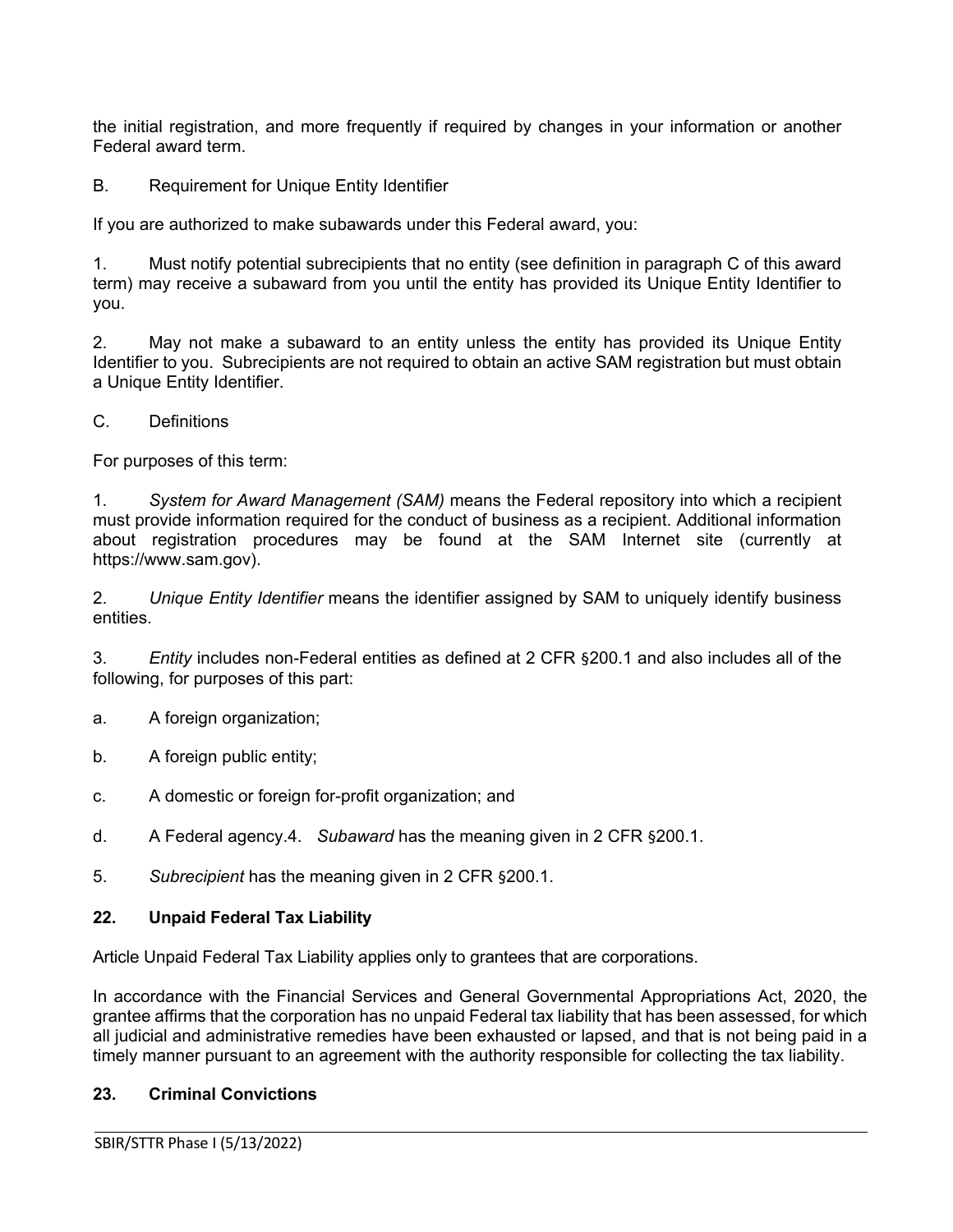Article Criminal Convictions applies only to grantees that are corporations.

In accordance with the Financial Services and General Governmental Appropriations Act, 2020, the grantee affirms that the corporation has not been convicted of a felony criminal violation under any Federal law within the preceding 24 months.

# <span id="page-16-0"></span>**24. Intangible Property[3](#page-16-1)**

The following Intangible Property article (implementing the Bayh-Dole Act, [35 USC §200 et seq.] shall apply to all awards for scientific or engineering research unless special provisions have been negotiated. The grantee shall include this article in all subawards for scientific or engineering research activities.

# a. *Definitions*

1. INVENTION means any invention or discovery which is or may be patentable or otherwise protectable under Title 35 of the USC, to any novel variety of plant which is or may be protected under the Plant Variety Protection Act [\(7 USC §2321](http://www.access.gpo.gov/uscode/title7/chapter57_.html) et [seq.](http://www.access.gpo.gov/uscode/title7/chapter57_.html)).

2. SUBJECT INVENTION means any invention of the grantee conceived or first actually reduced to practice in the performance of work under this grant, provided that in the case of a variety of plant, the date of determination (as defined in section 41(d)) must also occur during the period of performance.

3. PRACTICAL APPLICATION means to manufacture in the case of a composition or product, to practice in the case of a process or method, or to operate in the case of a machine or system; and, in each case, under such conditions as to establish that the invention is being utilized and that its benefits are to the extent permitted by law or Government regulations available to the public on reasonable terms.

4. MADE when used in relation to any invention means the conception or first actual reduction to practice of such invention.

5. SMALL BUSINESS FIRM means a small business concern as defined at section 2 of Public Law 85-536 (15 USC 632) and implementing regulations of the Administrator of the Small Business Administration. For the purpose of this article, the size standards for small business concerns involved in government procurement and subcontracting at 13 CFR 121.3-8 and 13 CFR 121.3-12, respectively, will be used.

6. NON-PROFIT ORGANIZATION means a domestic university or other institution of higher education or an organization of the type described in Section 501(c)(3) of the Internal Revenue Code of 1954 (26 [USC §501\(c\)\)](http://frwebgate.access.gpo.gov/cgi-bin/getdoc.cgi?dbname=browse_usc&amp%3Bdocid=Cite%3A%2B26USC501) and exempt from taxation under Section 501(a) of the Internal Revenue Code (26 [USC §501\(a\)\)](http://frwebgate.access.gpo.gov/cgi-bin/getdoc.cgi?dbname=browse_usc&amp%3Bdocid=Cite%3A%2B26USC501) or any domestic non-profit scientific or educational organization qualified under a State non-profit organization statute.

<span id="page-16-1"></span><sup>&</sup>lt;sup>3</sup> The grantee is reminded that, in view of the US Supreme Court decision in **Stanford v. Roche**, employee assignment agreements should include a present conveyance of rights ("I hereby assign" rather than a promise or intent to assign) in order to effectively convey patent rights to the institution, allowing the institution to meet its responsibility under the Bayh-Dole Act to provide the agency with a license of patented inventions.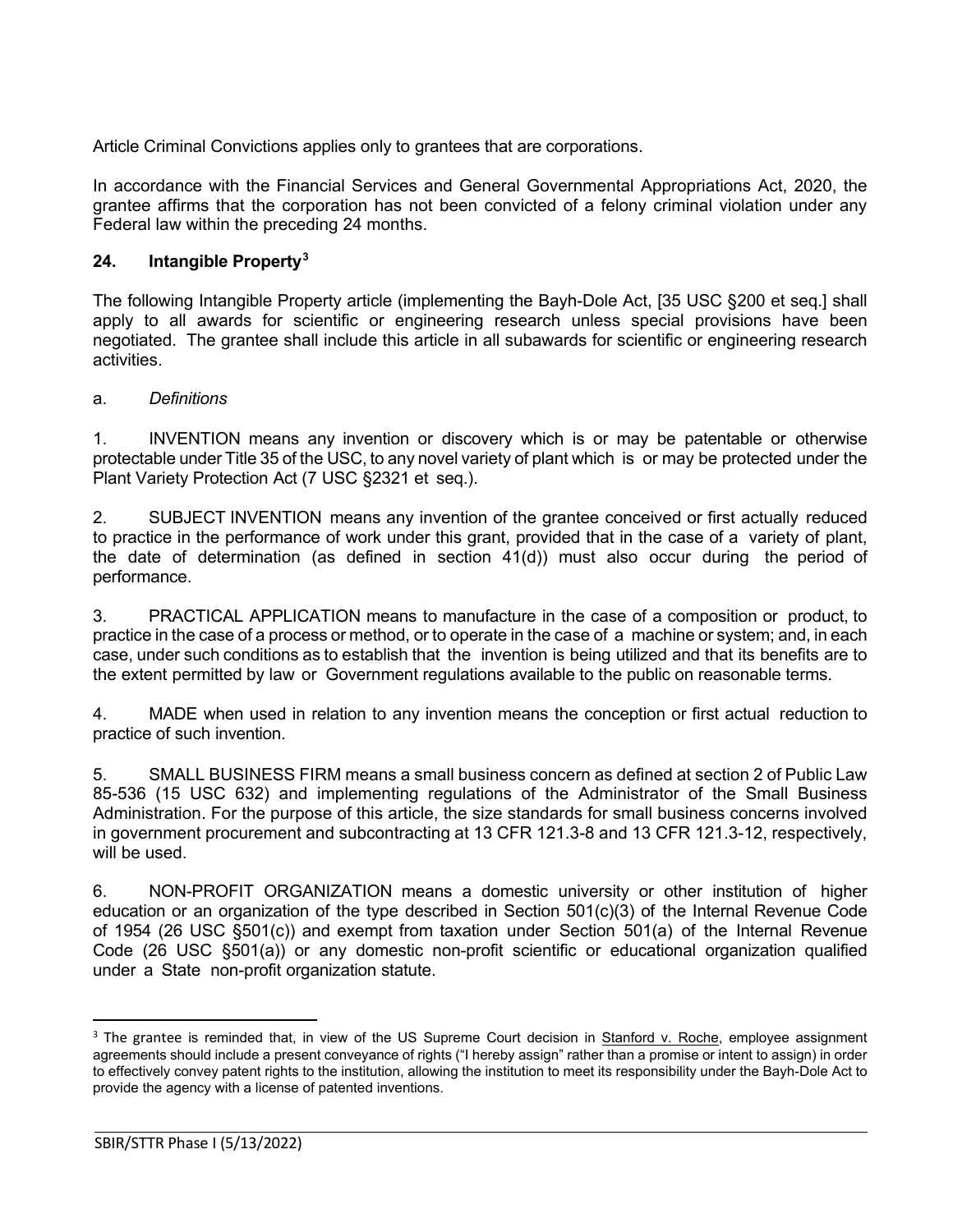7. STATUTORY PERIOD means the one-year period before the effective filing date of a claimed invention during which exceptions to prior art exist per 35 USC 102(b) as amended by the Leahy-Smith America Invents Act, Public Law 112-29.

8. CONTRACTOR means any person, small business firm or nonprofit organization, or, as set forth in section 1, paragraph (b)(4) of Executive Order 12591, as amended, any business firm regardless of size, which is a party to a funding agreement.

# b. *Allocation of Principal Rights*

The grantee may retain the entire right, title and interest throughout the world to each subject invention subject to the provisions of this Intangible Property article and 35 [USC](http://frwebgate.access.gpo.gov/cgi-bin/getdoc.cgi?dbname=browse_usc&docid=Cite%3A%2B35USC203) Part 203. With respect to any subject invention in which the grantee retains title, the Federal Government shall have a non-exclusive, nontransferable, irrevocable, paid-up license to practice or have practiced for or on behalf of the U.S. the subject invention throughout the world. If the award indicates it is subject to an identified international agreement or treaty, the National Science Foundation (NSF) also has the right to direct the grantee to convey to any foreign participant such patent rights to subject inventions as are required to comply with that agreement or treaty.

# c. *Invention Disclosure, Election of Title and Filing of Patent Applications by Grantee*

1. The grantee will disclose each subject invention to NSF within two months after the inventor discloses it in writing to grantee personnel responsible for the administration of patent matters. The disclosure to NSF shall be in the form of a written report and shall identify the grant under which the invention was made and the inventor(s). It shall be sufficiently complete in technical detail to convey a clear understanding of the nature, purpose, operation, and, to the extent known, the physical, chemical, biological or electrical characteristics of the invention. The disclosure shall also identify any publication, on sale or public use of the invention, and whether a manuscript describing the invention has been submitted for publication and, if so, whether it has been accepted for publication, at the time of disclosure. In addition, after disclosure to NSF, the grantee will promptly notify NSF of the acceptance of any manuscript describing the invention for publication, or of any on sale or public use planned by the grantee.

2. The grantee will elect in writing whether or not to retain title to any such invention by notifying NSF within two years of disclosure to NSF. However, in any case where a patent, a printed publication, public use, sale or other availability to the public has initiated the one-year statutory period wherein valid patent protection can still be obtained in the U.S., the period for election of title may be shortened by NSF to a date that is no more than 60 days prior to the end of the statutory period.

3. The grantee will file its initial patent application on an invention to which it elects to retain title within one year after election of title or, if earlier, prior to the end of any statutory period wherein valid patent protection can be obtained in the U.S. after a publication, on sale, or public use. If the grantee files a provisional application as its initial patent application, it shall file a non-provisional application within 10 months of the filing of the provisional application. The grantee will file patent applications in additional countries or international patent offices within either ten months of the first filed patent application, or six months from the date when permission is granted by the Commissioner of Patents to file foreign patent applications when such filing has been prohibited by a Secrecy Order.

4. For any subject invention with NSF and grantee co-inventors, where NSF determines that it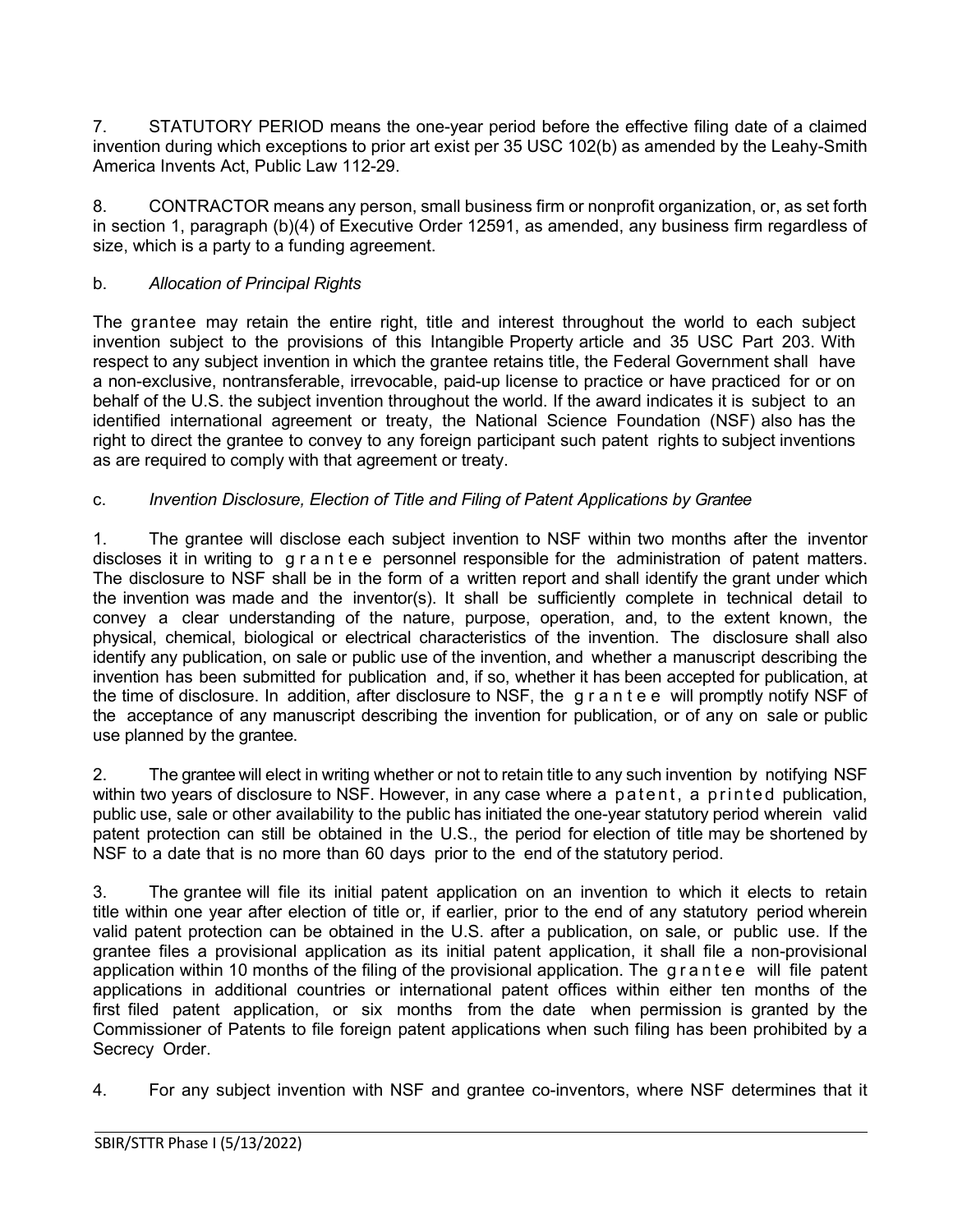would be in the interest of the government, pursuant to 35 USC  $\S207(a)(3)$ , to file an initial patent application on the subject invention, NSF, at its discretion and in consultation with the grantee*,* may file such application at its own expense, provided that the grantee retains the ability to elect title pursuant to 35 USC §202(a).

5. Requests for extension of the time for disclosure to NSF, election and filing under subparagraphs 1., 2. and 3 may, at the discretion of NSF, be awarded. When a grantee has requested an extension for filing a non-provisional application after filing a provisional application, a one-year extension will be granted unless NSF notifies the contractor within 60 days of receiving the request.

# d. *Conditions When the Government May Obtain Title*

The grantee will convey to NSF, upon written request, title to any subject invention:

1. if the grantee fails to disclose or elect the subject invention within the times specified in paragraph c. above, or elects not to retain title;

2. in those countries in which the grantee fails to file patent applications within the times specified in paragraph c. above, provided, however, that if the grantee has filed a patent application in a country after the times specified in paragraph c of this article, but prior to its receipt of the written request of NSF*,* the grantee shall continue to retain title in that country; or

3. in any country in which the grantee decides not to continue the prosecution of any nonprovisional patent application for, to pay a maintenance, annuity or renewal fee on, or defend in a reexamination or opposition proceeding on, a patent on a subject invention.

### *e. Minimum Rights to Grantee*

- 1. The grantee will retain a non-exclusive royalty-free license throughout the world in each subject invention to which the Government obtains title, except if the grantee fails to disclose the subject invention within the times specified in paragraph c. above. The grantee's license extends to its domestic subsidiaries and affiliates, if any, within the corporate structure of which the grantee is a party and includes the right to award sublicenses of the same scope to the extent the grantee was legally obligated to do so at the time the award was made. The license is transferable only with the approval of NSF except when transferred to the successor of that part of the grantee's business to which the invention pertains.
- 2. The grantee's domestic license may be revoked or modified by NSF to the extent necessary to achieve expeditious practical application of the subject invention pursuant to an application for an exclusive license submitted in accordance with applicable provisions at [37](http://www.access.gpo.gov/nara/cfr/waisidx_06/37cfr404_06.html) [CFR](http://www.access.gpo.gov/nara/cfr/waisidx_06/37cfr404_06.html) Part 404. This license will not be revoked in that field of use or the geographical areas in which the grantee has achieved practical application and continues to make the benefits of the invention reasonably accessible to the public. The license in any foreign country may be revoked or modified at discretion of NSF to the extent the grantee, its licensees or its domestic subsidiaries or affiliates have failed to achieve practical application in that foreign country.
- 3. Before revocation or modification of the license, NSF will furnish the grantee a written notice of its intention to revoke or modify the license, and the grantee will be allowed 30 days (or such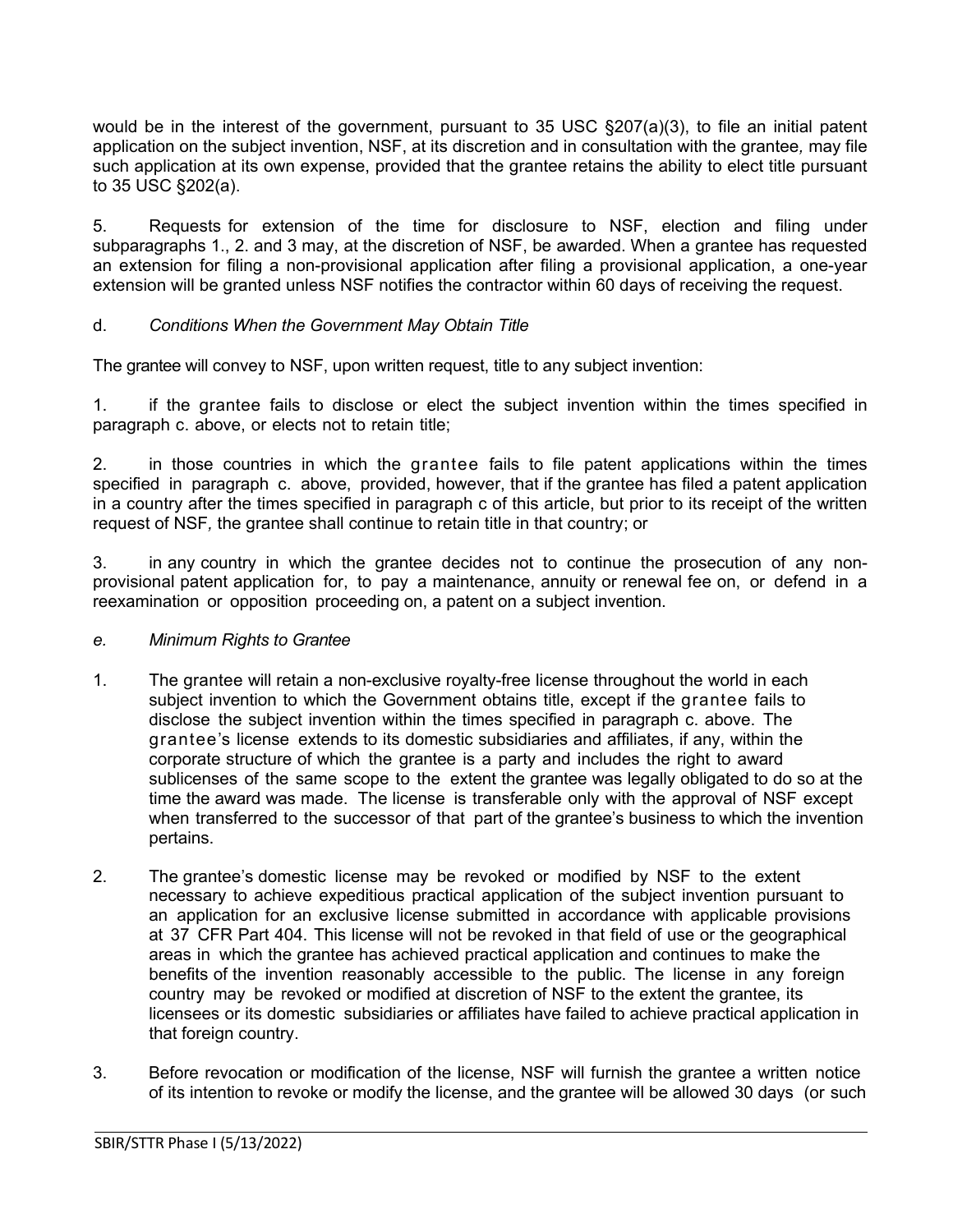other time as may be authorized by NSF for good cause shown by the grantee) after the notice to show cause why the license should not be revoked or modified. The grantee has the right to appeal, in accordance with applicable regulations in 37 [CFR](http://www.access.gpo.gov/nara/cfr/waisidx_06/37cfr404_06.html) Part 404 concerning the licensing of Government-owned inventions, any decision concerning the revocation or modification of its license.

#### e. *Grantee Action to Protect Government's Interest*

1. The grantee agrees to execute or to have executed and promptly deliver to NSF all instruments necessary to: (i) establish or confirm the rights the Government has throughout the world in those subject inventions for which the grantee retains title; and (ii) convey title to NSF when requested under paragraph d. above, and to enable the Government to obtain patent protection throughout the world in that subject invention.

2. The grantee agrees to require, by written agreement, its employees, other than clerical and non-technical employees, to disclose promptly in writing to personnel identified as responsible for the administration of patent matters and in a format suggested by the grantee each subject invention made under this grant in order that the grantee can comply with the disclosure provisions of paragraph c. above, to assign to the grantee the entire right, title and interest in and to each subject invention made under the grant, and to execute all papers necessary to file patent applications on subject inventions and to establish the Government's rights in the subject inventions. The disclosure format should require, as a minimum, the information requested by paragraph c.1 above. The grantee shall instruct such employees through the employee agreements or other suitable educational programs on the importance of reporting inventions in sufficient time to permit the filing of patent applications prior to U.S. or foreign statutory bars.

3. For each subject invention, the grantee will no less than 60 days prior to the expiration of the statutory deadline, notify NSF of any decision: not to continue the prosecution of a non-provisional patent application; not to pay a maintenance, annuity or renewal fee; not to defend in a reexamination or opposition proceeding on a patent, in any country; to request, be a party to, or take action in a trial proceeding before the Patent Trial and Appeals Board of the U.S. Patent and Trademark Office, including but not limited to post-grant review, review of a business method patent, *inter partes* review, and derivation proceeding; or to request, be a party to, or take action in a non-trial submission of art or information at the U.S. Patent and Trademark Office, including but not limited to a pre-issuance submission, a post-issuance submission, and supplemental.

4. The grantee agrees to include, within the specification of any U.S. patent application and any patent issuing thereon covering a subject invention, the following statement:

"This invention was made with Government support under (identify the NSF grant number) awarded by the National Science Foundation. The Government has certain rights in this invention."

5. The grantee or its representative will complete, execute and forward to NSF a confirmation of a License to the U.S. Government and the page of a United States patent application that contains the Federal support clause within two months of filing any domestic or foreign patent application.

f. *Subawards*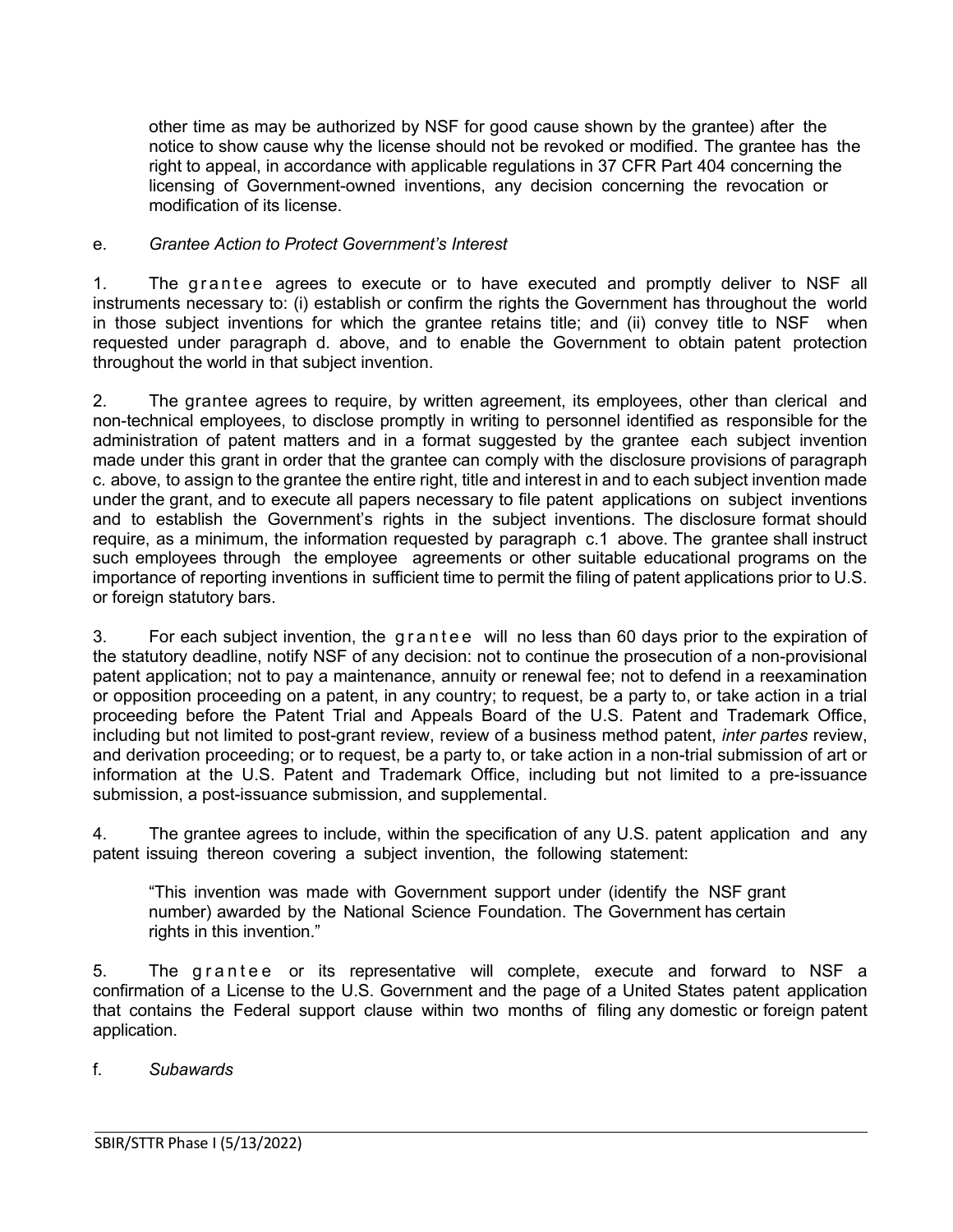1. The grantee will include this Intangible Property article, suitably modified to identify the parties, in all subawards, regardless of tier, for experimental, developmental or research work. The subawardee will retain all rights provided for the grantee in this Intangible Property article, and the grantee will not, as part of the consideration for awarding the subaward, obtain rights in the subawardees' subject inventions.

2. In the case of subawards, at any tier, when the prime award by NSF was a contract (but not a cooperative agreement), NSF, subawardee and contractor agree that the mutual obligations of the parties created by this Intangible Property article constitute a contract between the subawardee and the Foundation with respect to those matters covered by this Intangible Property article.

# g. *Reporting on Utilization of Subject Inventions*

Upon request, the grantee agrees to submit on request periodic reports no more frequently than annually on the utilization of a subject invention or on efforts at obtaining such utilization that are being made by the grantee or its licensees or assignees. Such reports shall include information regarding the status of development, date of first commercial sale or use, gross royalties received by the grantee and such other data and information as NSF may reasonably specify. The grantee also agrees to provide additional reports in connection with any march-in proceeding undertaken by NSF in accordance with paragraph j. of this Intangible Property article. As required by 35 [USC](http://frwebgate.access.gpo.gov/cgi-bin/getdoc.cgi?dbname=browse_usc&docid=Cite%3A%2B35USC202) [§202\(c\)\(5\),](http://frwebgate.access.gpo.gov/cgi-bin/getdoc.cgi?dbname=browse_usc&docid=Cite%3A%2B35USC202) NSF agrees it will not disclose such information to persons outside the Government without the permission of the grantee.

# h. *Preference for United States Industry*

Notwithstanding any other provision of this Intangible Property article, the grantee agrees that neither it nor any assignee will grant to any person the exclusive right to use or sell any subject invention in the U.S. unless such person agrees that any products embodying the subject invention or produced through the use of the subject invention will be manufactured substantially in the U.S.. However, in individual cases, the requirement for such an agreement may be waived by NSF upon a showing by the grantee or its assignee that reasonable but unsuccessful efforts have been made to award licenses on similar terms to potential licensees that would be likely to manufacture substantially in the U.S. or that under the circumstances domestic manufacture is not commercially feasible.

### i. *March-in Rights*

The grantee agrees that with respect to any subject invention in which it has acquired title, NSF has the right in accordance with procedures at [37 CFR §401.6](http://www.access.gpo.gov/nara/cfr/waisidx_06/37cfr401_06.html) and the [NSF PAPPG Chapter](https://www.nsf.gov/pubs/policydocs/pappg22_1/pappg_11.jsp#XID1) XI.D.1.I. to require the grantee, an assignee or exclusive licensee of a subject invention to grant a non-exclusive, partially exclusive or exclusive license in any field of use to a responsible applicant or applicants, upon terms that are reasonable under the circumstances and if the grantee, assignee or exclusive licensee refuses such a request, NSF has the right to grant such a license itself if NSF determines that such action is necessary:

1. because the grantee or assignee has not taken or is not expected to take within a reasonable time, effective steps to achieve practical application of the subject invention in such field of use;

2. to alleviate health or safety needs which are not reasonably satisfied by the grantee, assignee, or their licensees;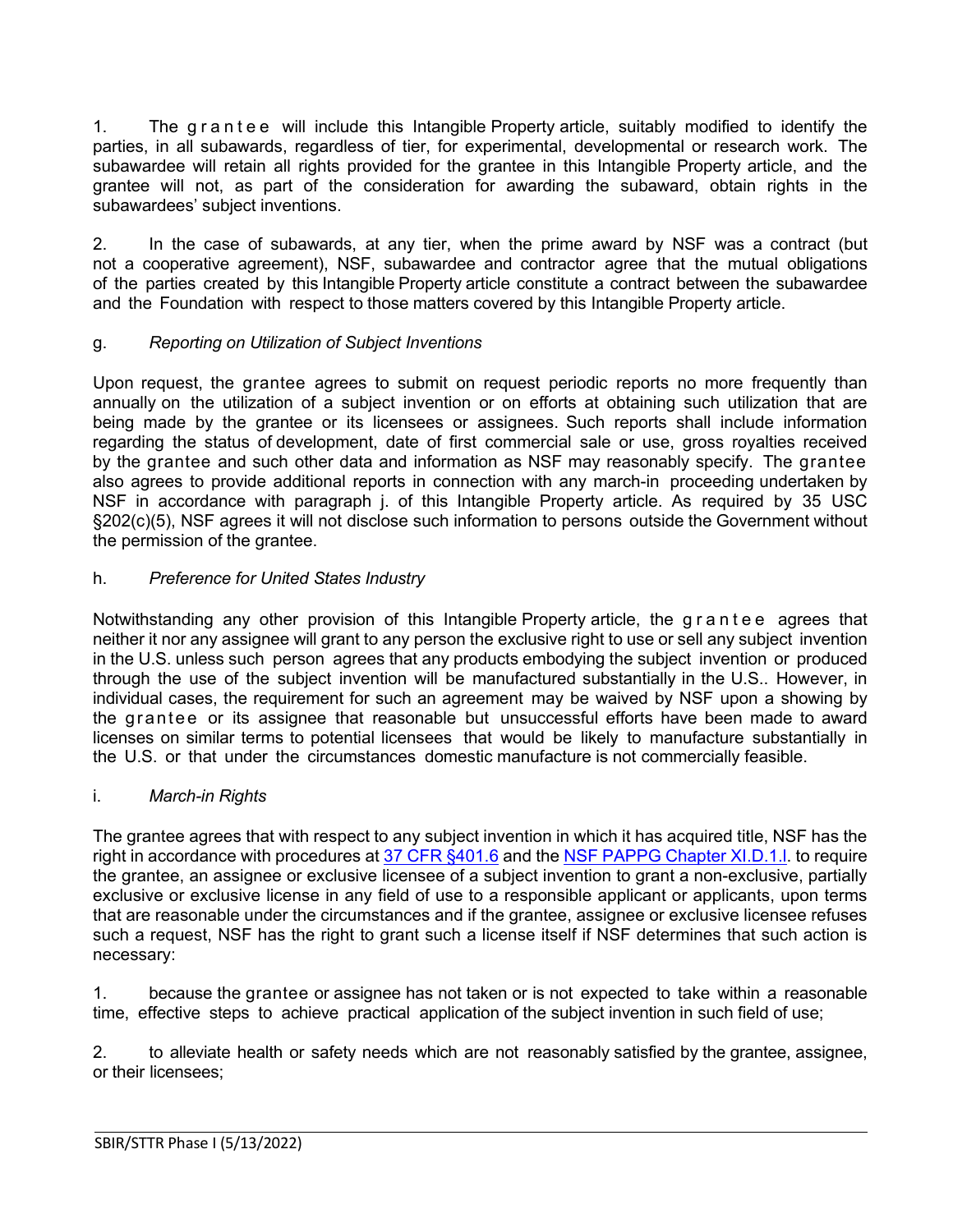3. to meet requirements for public use specified by Federal regulations and such requirements are not reasonably satisfied by the grantee , assignee, or licensee; or

4. because the agreement required by paragraph j. of this Intangible Property article has not been obtained or waived or because a licensee of the exclusive right to use or sell any subject invention in the U.S. is in breach of such agreement.

### j. *Communications*

All communications required by this Intangible Property article must be submitted through the [iEdison](https://public.era.nih.gov/iedison/public/login.do?TYPE=33554433&REALMOID=06-dc4d00e8-1464-45e1-937f-0525407c30fd&GUID&SMAUTHREASON=0&METHOD=GET&SMAGENTNAME=-SM-938PYmoLVb4VrDeXo04LZUDVDvc%2b3899ByInEAjuSUvWNIGfB2zRpWiCivYGCogG&TARGET=-SM-http%3a%2f%2fpublic%2eera%2enih%2egov%2fiedison)  [Invention Information Management System](https://public.era.nih.gov/iedison/public/login.do?TYPE=33554433&REALMOID=06-dc4d00e8-1464-45e1-937f-0525407c30fd&GUID&SMAUTHREASON=0&METHOD=GET&SMAGENTNAME=-SM-938PYmoLVb4VrDeXo04LZUDVDvc%2b3899ByInEAjuSUvWNIGfB2zRpWiCivYGCogG&TARGET=-SM-http%3a%2f%2fpublic%2eera%2enih%2egov%2fiedison) maintained by the National Institutes of Health unless NSF prior written permission for another form of submission is obtained from the Patent Assistant at [patents@nsf.gov](mailto:patents@nsf.gov) or at Office of the General Counsel, National Science Foundation, 2415 Eisenhower Avenue, Alexandria, VA 22314.

### <span id="page-21-0"></span>**25. Audit and Records**

Financial records, supporting documents (including documentation of personnel expenses), statistical records and other records pertinent to this grant must be retained by the grantee for a period of three years from grant financial closeout as described in [PAPPG Chapter VII.E,](https://www.nsf.gov/pubs/policydocs/pappg22_1/pappg_7.jsp#VIIE) except as noted in 2 CFR §200.334.

#### <span id="page-21-1"></span>**26. Site Visits**

NSF, through authorized representatives, has the right, at allreasonable times, to make site visits to review project accomplishments and management control systems and to provide such technical assistance as may be required. If any site visit is made by NSF on the premises of the grantee or a subrecipient under a grant, the grantee shall provide and shall require its subrecipients to provide all reasonable facilities and assistance for the safety and convenience of the NSF representatives in the performance of their duties. All site visits and evaluations shall be performed in such a manner that will not unduly delay the work.

#### <span id="page-21-2"></span>**27. Termination and Enforcement**

a. Any suspension or termination action taken by NSF must be issued by a cognizant NSF Grants and Agreements Officer and will be in accordance with this article, 2 CFR §200.340, and [PAPPG Chapter](https://www.nsf.gov/pubs/policydocs/pappg22_1/pappg_12.jsp#XIIA)  [XII.A.](https://www.nsf.gov/pubs/policydocs/pappg22_1/pappg_12.jsp#XIIA)

b. The grant may be suspended or terminated in whole or in part in any of the following situations:

1. By NSF, if the grantee fails to comply with the terms and conditions of a Federal award;

2. By NSF, to the greatest extent authorized by law, if an award no longer effectuates the program goals or agency priorities;

3. By NSF, with the consent of the grantee, in which case the two parties must agree upon the termination conditions, including the effective date and, in the case of partial termination, the portion to be terminated;

4. By the grantee upon sending to NSF written notification setting forth the reasons for such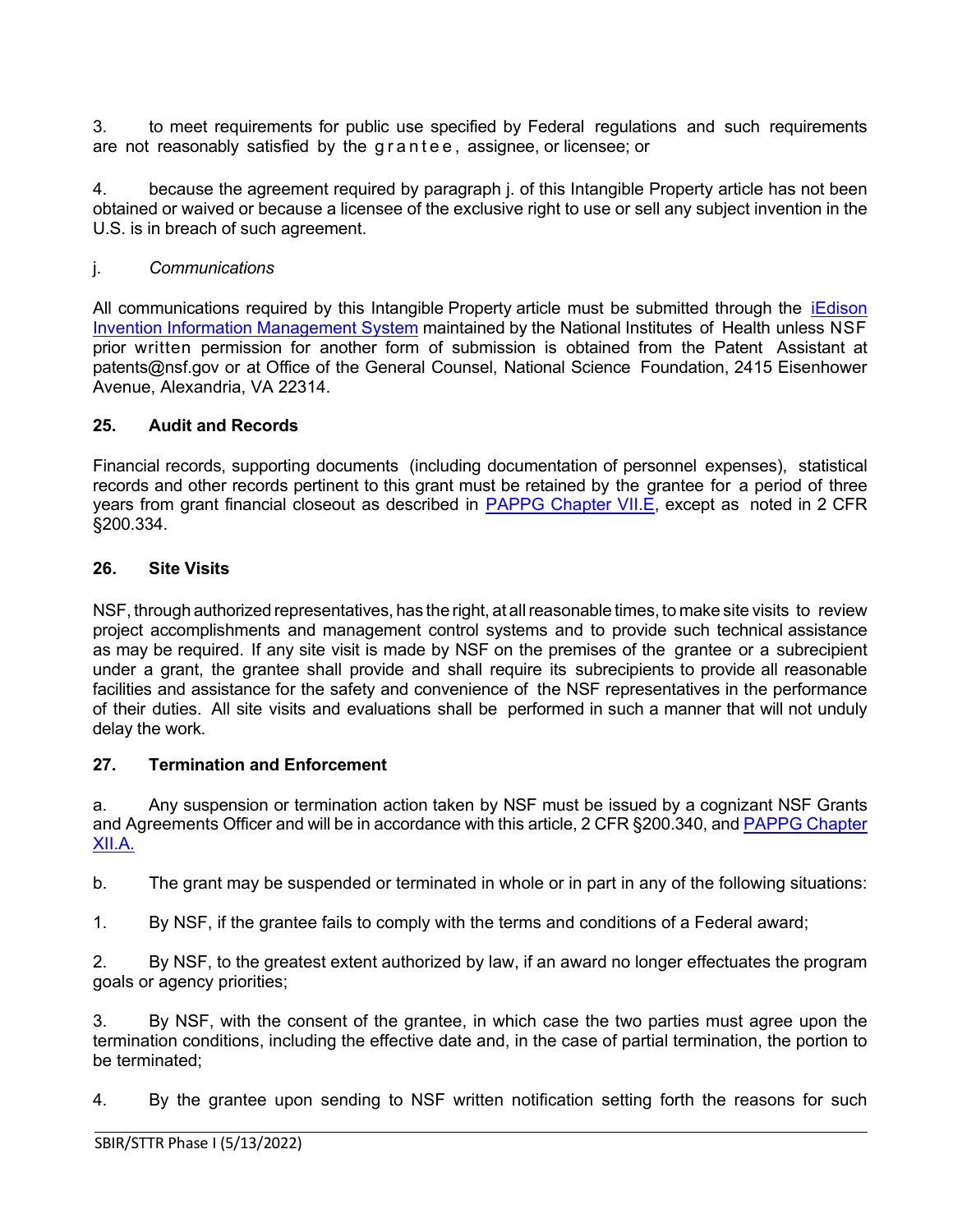termination, the effective date, and, in the case of partial termination, the portion to be terminated. However, if NSF determines in the case of partial termination that the reduced or modified portion of the NSF award will not accomplish the purposes for which the NSF award was made, NSF may terminate the Federal award in its entirety;

5. By NSF, pursuant to termination provisions included in the NSF award; or

6. By NSF, when ordered by the Deputy Director under NSF's Regulation on Research Misconduct [45 CFR Part 689].

c. Normally, action by NSF to suspend or terminate a grant will be taken only after the grantee has been informed by NSF of any deficiency on its part and given an opportunity to correct it. NSF, however, may immediately suspend or terminate the grant without notice when it believes such action is reasonable to protect the interests of the Government.

d. No costs incurred during a suspension period or after the effective date of a termination will be allowable, except those costs which, in the opinion of NSF, the grantee could not reasonably avoid or eliminate, or which were otherwise authorized by the suspension or termination notice, provided such costs would otherwise be allowable under the terms of the grant and the governing cost principles.

a. Within 30 days of the termination date, the grantee will furnish a summary of progress under the grant and an itemized accounting of costs incurred prior to the termination date or pursuant to d, above. Final allowable costs under a termination settlement shall be in accordance with the terms of the grant, including this article, and the governing cost principles, giving due consideration to the progress under the grant. In no event will the total of NSF payments under a terminated grant exceed the grant amount, or the NSF pro rata share of the total project costs when cost sharing was anticipated, whichever is less.

f. When an NSF grant is terminated or partially terminated, both NSF and the grantee remain responsible for compliance with the requirements in 2 CFR §§200.344 and 200.345.

g. A notice of termination other than by mutual agreement and/or the final settlement amount may be subject to review pursuant to Article Termination Review Procedure.

h. NSF will report grant terminations to the OMB-designated integrity and performance system in accordance with Federal regulation, but only after the grantee has had an opportunity to exhaust the review procedures contained in [PAPPG Chapter XII.B.](https://www.nsf.gov/pubs/policydocs/pappg22_1/pappg_12.jsp#XIIB) See also Article Payments for additional information on FAPIIS.

### <span id="page-22-0"></span>**28. Termination Review Procedure**

a. A request for review of a notice of termination or settlement should be addressed to the Division Director, Division of Grants and Agreements (DGA), National Science Foundation,2415 Eisenhower Avenue, Alexandria, VA, 22314. It must be postmarked no later than 30 days after the date of the letter notifying the grantee of the termination or settlement.

b. The request for review must contain a full statement of the grantee's position and the pertinent facts and reasons in support of such position.

c. Review of a notice of termination or settlement will be conducted in accordance with [PAPPG](https://www.nsf.gov/pubs/policydocs/pappg22_1/pappg_12.jsp#XIIB)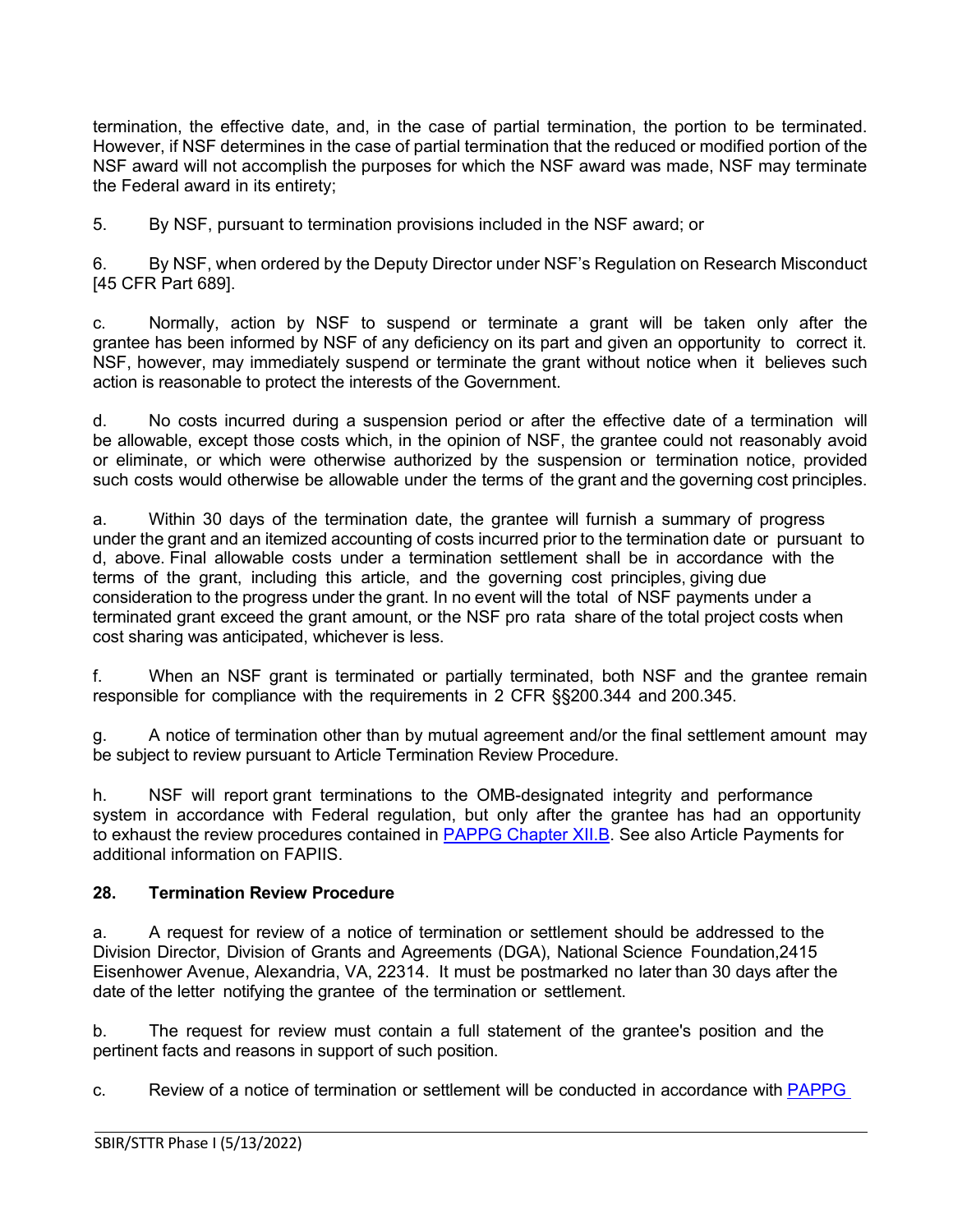# [Chapter XII.B.3](https://www.nsf.gov/pubs/policydocs/pappg22_1/pappg_12.jsp#XIIB)

d. Pending resolution of the request for review, the notice of termination shall remain in effect.

# <span id="page-23-0"></span>**29. Non-Discrimination Statutes**

The award is subject to the provisions of Title VI of the Civil Rights Act of 1964 [42 USC §§2000d et seq.], Title IX of the Education Amendments of 1972 [20 USC §§1681 et seq.], the Rehabilitation Act of 1973 [29 USC §794], the Age Discrimination Act of 1975 [42 USC §§6101 et seq], Equal Employment Opportunity [E.O. 11246], Limited English Proficiency (LEP) [E.O. 13166] and all regulations and policies issued by NSF pursuant to these statutes. Specifically, in accordance with these statutes, regulations and policies, no person on the basis of race, color, national origin, sex, disability, or age shall be excluded from participation in, be denied the benefits of, or otherwise be subjected to discrimination under the award.

# <span id="page-23-1"></span>**30. Reporting Classifiable Information**

NSF grants are intended for unclassified, publicly releasable research. The grantee will not be granted access to classified information. NSF does not expect that the results of the research project will involve classified information.

If, however, in conducting the activities supported under a grant, the PI is concerned that any of the research results involve potentially classifiable information that may warrant Government restrictions on the dissemination of the results, the PI should promptly notify the cognizant NSF Program Officer.

### <span id="page-23-2"></span>**31. Animal Welfare**

a. Any grantee performing research on vertebrate animals<sup>[4](#page-23-3)</sup> shall comply with the Animal Welfare Act [7 [USC §§2131](http://www.access.gpo.gov/uscode/title7/chapter54_.html) et seq.] and the regulations promulgated thereunder by the Secretary of Agriculture [9 [CFR §§1.1-4.11\]](http://www.access.gpo.gov/nara/cfr/waisidx_07/9cfrv1_07.html) pertaining to the humane care, handling and treatment of vertebrate animals held or used for research, teaching or other activities supported by Federal grants. The grantee is expected to ensure that the guidelines described in the National Academies of Science, Engineering and Medicine (NASEM) Publication, "*[Guide for](http://www.nap.edu/readingroom/books/labrats/) the Care and Use of [Laboratory](http://www.nap.edu/readingroom/books/labrats/) Animals*" are followed and to comply with the *Public Health Service Policy and Government Principles Regarding the Care and Use of Animals* (included as Appendix D to the NASEM Guide). Further guidance on the use of vertebrate animals in NSF funded projects can be found in the [PAPPG Chapter XI.B.3.](https://www.nsf.gov/pubs/policydocs/pappg22_1/pappg_11.jsp#XIB3)

b. Effective October 1, 2015, the grantee must include NSF-supported activities with live vertebrate animals as covered activities in their Office of Laboratory Animal Welfare (OLAW) Animal Welfare Assurance. Further, they must promptly report situations involving NSF-supported animal activities to OLAW as required by the Public Health Service (PHS) Policy on [Humane](https://olaw.nih.gov/policies-laws/phs-policy.htm) Care and Use of [Laboratory](https://olaw.nih.gov/policies-laws/phs-policy.htm) Animals Section IV.F.3. The cognizant NSF Program Officer also should be notified.

c. Any changes to, or lapses in, the Institutional Animal Care and Use Committee approved animal use protocols associated with an NSF grant should be reported promptly by the grantee to the cognizant NSF Program Officer.

d. In the event the grantee's multi-project Assurance is cancelled or lapses, the grantee must

<span id="page-23-3"></span><sup>4</sup> In addition to vertebrate animals covered by the Animal Welfare Act, the requirements specified in this Article also are extended to rats, birds, and mice.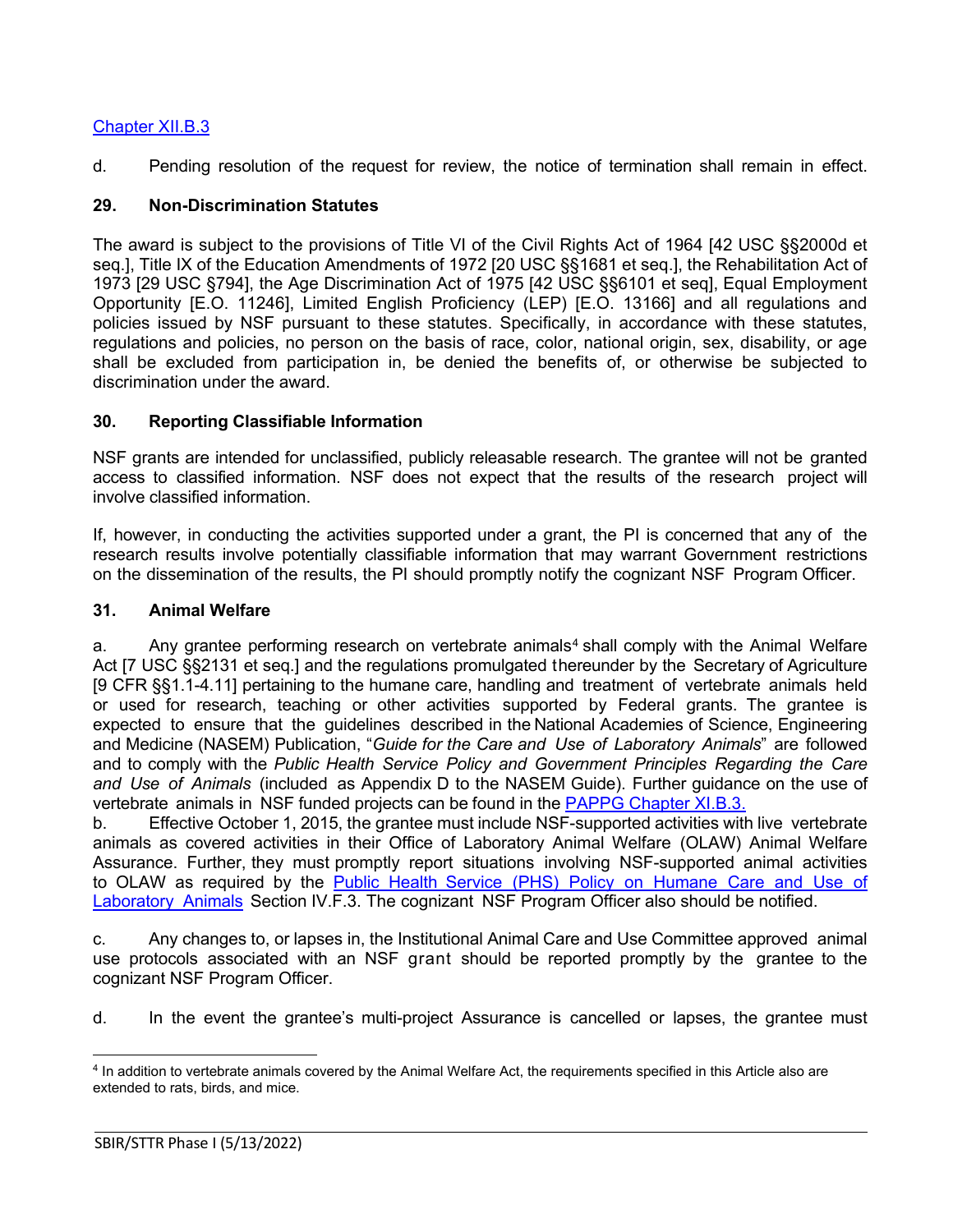immediately notify the cognizant NSF Grants Officer(s) identified in the award notice.

e. Research facilities subject to the Animal Welfare Act using or intending to use live animals in research and who receive Federal funding are required to register the facility with the Animal and Plant Health Inspection Service (APHIS), U.S. Department of Agriculture. The location of the nearest APHIS Regional Office, as well as information concerning this and other APHIS activities may be obtained at <http://www.aphis.usda.gov/> .

# <span id="page-24-0"></span>**32. Research Involving Recombinant or Synthetic Nucleic Acid Molecules**

If this grant supports research involving recombinant or synthetic nucleic acid molecules, the grantee agrees to comply with the *[Guidelines for Research Involving Recombinant or Synthetic Nucleic Acid](http://osp.od.nih.gov/office-biotechnology-activities/biosafety/nih-guidelines)  [Molecules](http://osp.od.nih.gov/office-biotechnology-activities/biosafety/nih-guidelines)* (NIH Guidelines), including the procedural requirements and any subsequent revisions as they are published in the Federal Register. Further information on research grants that involve recombinant or synthetic nucleic acid molecules can be found in the [PAPPG Chapter XI.B.2.](https://www.nsf.gov/pubs/policydocs/pappg22_1/pappg_11.jsp#XIB2)

# <span id="page-24-1"></span>**33. Clean Air and Water**

(Applicable only if the grant exceeds \$150,000, or a facility to be used has been the subject of a conviction under the Clean Air Act [42 [USC §7413\(c\)\(1\)\]](http://frwebgate.access.gpo.gov/cgi-bin/getdoc.cgi?dbname=browse_usc&amp%3Bdocid=Cite%3A%2B42USC7413) or the Clean Water Act [33 [USC §](http://frwebgate.access.gpo.gov/cgi-bin/getdoc.cgi?dbname=browse_usc&amp%3Bdocid=Cite%3A%2B33USC1319) [1319\(c\)](http://frwebgate.access.gpo.gov/cgi-bin/getdoc.cgi?dbname=browse_usc&amp%3Bdocid=Cite%3A%2B33USC1319)] and is listed by the Environmental Protection Agency (EPA), or the grant is not otherwise exempt.)

The grantee agrees as follows:

a. To comply with all the requirements of Section 114 of the Clean Air Act [42 [USC §7414\]](http://frwebgate.access.gpo.gov/cgi-bin/getdoc.cgi?dbname=browse_usc&amp%3Bdocid=Cite%3A%2B42USC7414) and Section 308 of the Clean Water Act [33 [USC §1318\]](http://frwebgate.access.gpo.gov/cgi-bin/getdoc.cgi?dbname=browse_usc&amp%3Bdocid=Cite%3A%2B33USC1318), respectively, relating to inspection, monitoring, entry, reports and information, as well as other requirements specified in Section 114 and Section 308 of the Clean Air Act and the Clean Water Act, respectively and all regulations and guidelines issued thereunder before the issuance of the grant.

b. That no portion of the work required by the grant will be performed in a facility listed on the Environmental Protection Agency List of Violating Facilities on the date that the grant was issued unless and until EPA eliminates the name of such facility or facilities from such listing.

c. To use its best efforts to comply with clean air standards and clean water standards at the facility in which the grant is being performed.

d. To insert the substance of the provisions of this article into any nonexempt subaward.

# <span id="page-24-2"></span>**34. Human Research Subjects**

The grantee is responsible for the protection of the rights and welfare of any human subjects involved in research, development and related activities supported by this grant. The grantee agrees to comply with the NSF regulation, entitled, "*Protection of Human Subjects* [45 [CFR](http://www.access.gpo.gov/nara/cfr/waisidx_06/45cfr690_06.html) Part [690\].](http://www.access.gpo.gov/nara/cfr/waisidx_06/45cfr690_06.html)"

# <span id="page-24-3"></span>**35. Investigator Financial Disclosure Policy**

If the grantee employs more than 50 persons, the grantee must maintain an appropriate written and enforced policy on conflict of interest consistent with the provisions of [PAPPG Chapter IX.A.](https://www.nsf.gov/pubs/policydocs/pappg22_1/pappg_9.jsp#IXA)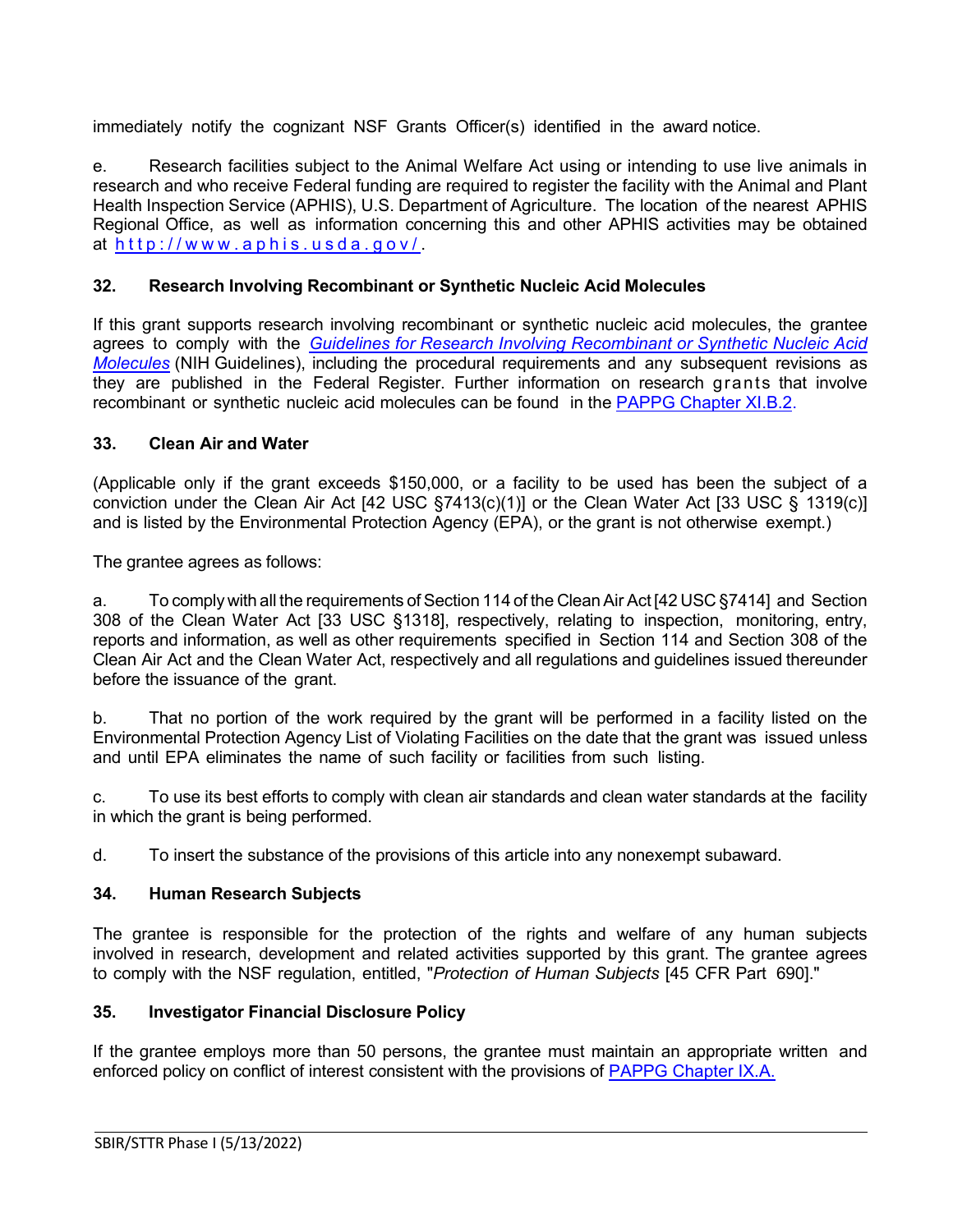# <span id="page-25-0"></span>**36. Whistleblower Protection**

The grantee is notified of the applicability of 41 USC §4712, as amended by P.L. 112-239, providing protection for whistleblowers.

# <span id="page-25-1"></span>**37. State Sales and Use Taxes**

The grantee is reminded that the governing cost principles cited in Article Allowable Costs limit the allowability of taxes to those the organization is required to pay. The grantee must avail themselves of any tax exemptions for which any activities supported by Federal funds may qualify, including any applicable exemptions from State or local sales and use taxes on the purchase of goods and services made with NSF grant funds.

# <span id="page-25-2"></span>**38. Build America, Buy America**

a. The grantee is subject to the Buy America Sourcing requirements under the Build America, Buy America provisions of the [Infrastructure Investment and Jobs Act](https://www.congress.gov/bill/117th-congress/house-bill/3684/text) (IIJA) (P.L. 117-58, §§70911-70917) when using Federal funds for the purchase of goods, products, and materials on any form of construction, alteration, maintenance, or repair of infrastructure in the United States regardless of the appropriation.

These sourcing requirements require that all iron, steel, manufactured products, and construction materials used in Federally funded infrastructure projects must be produced in the United States. The grantee must implement these requirements in its procurements, and this article must flow down to all subawards and contracts at any tier. For legal definitions and sourcing requirements, the grantee must consult NSF's Implementation of the Act on the Build America, Buy America website.

b. When supported by rationale provided in IIJA §70914, the grantee must submit a waiver request to the cognizant NSF Program Officer and Grants and Agreements Officer. Non-compliant purchases must not be made in advance of waiver approval. Guidance on the submission of an NSF waiver request is available on the [Build America, Buy America](https://beta.nsf.gov/funding/build-america-buy-america) website.

# <span id="page-25-3"></span>**39. Recipient Integrity and Performance Matters**

The grantee must fully comply with the requirements stipulated in [Appendix XII to Part 200](https://www.govinfo.gov/app/details/CFR-2017-title2-vol1/CFR-2017-title2-vol1-part200-appXII) of 2 CFR §200, entitled "*Award Term and Condition for Recipient Integrity and Performance Matters*." See also Article Termination and Enforcement of these terms and conditions for NSF's responsibilities regarding reporting grant terminations to the OMB-designated integrity and performance system in accordance with Federal regulation. In addition, Article Payments specifies NSF responsibilities to report in FAPIIS a grantee's failure to submit all required final reports.

# <span id="page-25-4"></span>**40. Debarment and Suspension**

The grantee shall fully comply with the requirements stipulated in [Subpart C of 2 CFR](http://www.whitehouse.gov/omb/fedreg/2005/083105_debarment.pdf) Part 180, entitled "*[Responsibilities of Participants Regarding Transactions](https://www.govinfo.gov/content/pkg/CFR-2011-title2-vol1/pdf/CFR-2011-title2-vol1-part2520.pdf)*" as supplemented by NSF's regulations at 2 CFR Part 2520.

The grantee is responsible for ensuring that any lower tier covered transaction, as described in [Subpart](http://www.whitehouse.gov/omb/fedreg/2005/083105_debarment.pdf) [B of 2 CFR](http://www.whitehouse.gov/omb/fedreg/2005/083105_debarment.pdf) Part 180, entitled "*Covered Transactions*," includes a term or condition requiring compliance with Subpart C. The grantee also is responsible for further requiring the inclusion of a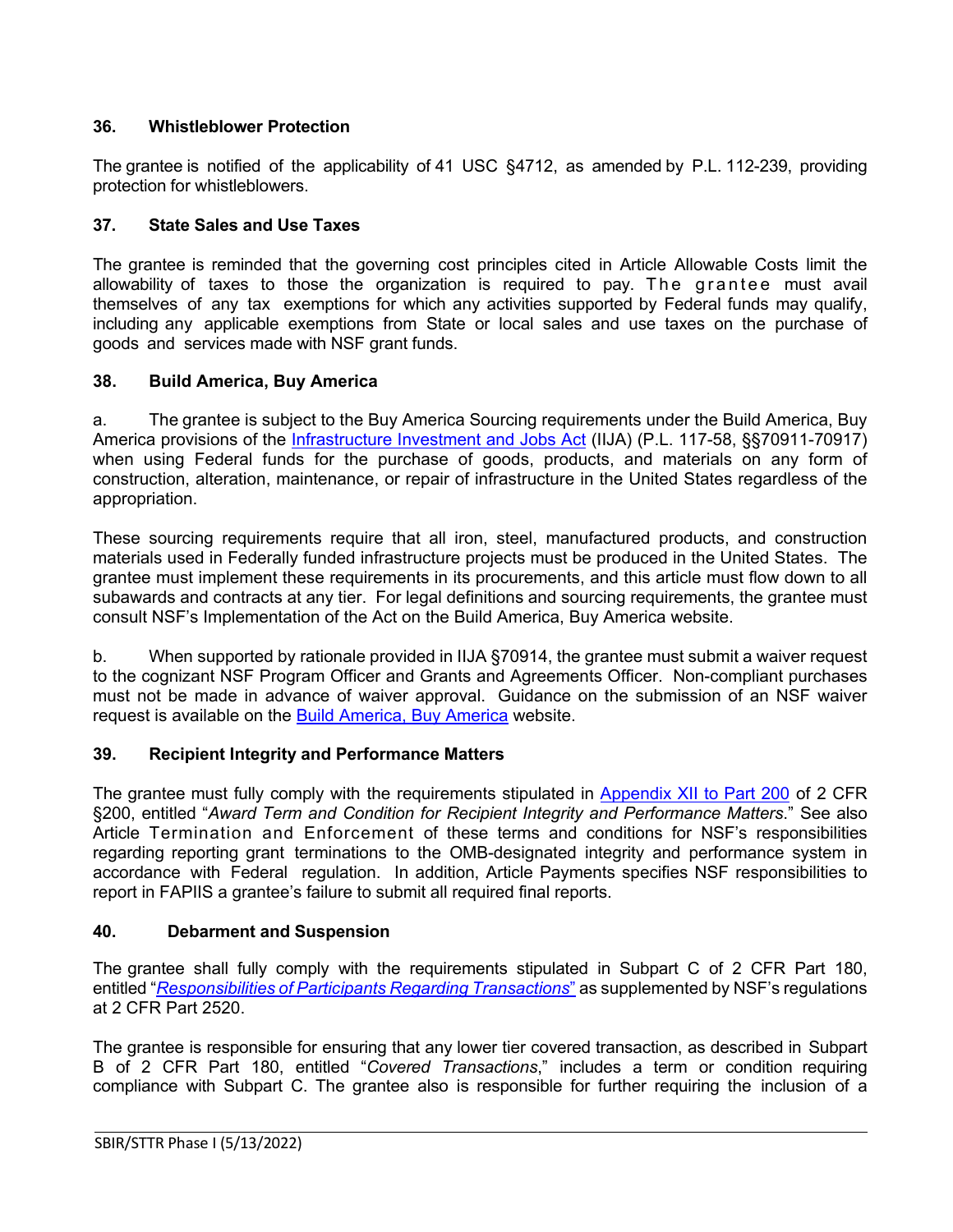similar term or condition in any subsequent lower tier covered transaction. The recipient acknowledges that failing to disclose the information required under 45 [CFR §180.335](http://www.nsf.gov/oig/2_CFR_PART180.pdf) may result in the termination of the grant, or pursuance of other available remedies, including suspension and debarment.

# <span id="page-26-0"></span>**41. Public Access to Copyrighted Material**

NSF's policy on public access to copyrighted material [\(Public Access Policy\)](http://www.nsf.gov/news/special_reports/public_access/) reflects the Foundation's commitment to making certain that, to the extent possible, the American public, industry and the scientific community have access to the results of federally funded scientific research. Pursuant to this policy, the grantee must ensure that all articles in peer-reviewed scholarly journals and papers in juried conference proceedings:

- are deposited in a public access compliant repository (as identified in the Public Access Policy);
- are available for download, reading and analysis within 12 months of publication;

• possess a minimum set of machine-readable metadata elements as described in the Public Access Policy;

are reported in annual and final reports with a persistent identifier.

Either the final printed version or the final peer-reviewed manuscript is acceptable for deposit.

# <span id="page-26-1"></span>**42. Life Sciences Dual Use Research of Concern (DURC)**

This Article applies to all research, for which NSF grant funds may be used, that potentially falls within the scope of the *[US Government Policy for Institutional Oversight of Life Sciences Dual Use Research](http://www.phe.gov/s3/dualuse/Pages/default.aspx)  [of Concern](http://www.phe.gov/s3/dualuse/Pages/default.aspx)* as published in September 2014, hereafter referred to as the "Policy". See also [PAPPG](https://www.nsf.gov/pubs/policydocs/pappg22_1/pappg_11.jsp#XIB5)  [Chapter XI.B.5.](https://www.nsf.gov/pubs/policydocs/pappg22_1/pappg_11.jsp#XIB5)

The grantee is responsible for monitoring the research progress and for implementation of all appropriate biosafety and biosecurity risk mitigation measures including compliance with all applicable laws and regulations related to that implementation, including the Policy specified above. (See also <https://osp.od.nih.gov/biotechnology/dual-use-research-of-concern/> for Frequently Asked Questions, case studies and other educational materials on DURC.)

# <span id="page-26-2"></span>**43. Breach of Personally Identifiable Information**

A grantee that uses or operates a Federal information system or creates, collects, uses, processes, stores, maintains, disseminates, discloses, or disposes of Personally Identifiable Information (PII) within the scope of an NSF grant, must have procedures in place to respond to a breach of PII. These procedures should promote cooperation and the free exchange of information with NSF, as needed to properly escalate, refer and respond to a breach. The grantee must notify NSF upon learning that a breach of PII within the scope of an NSF grant has occurred.

# <span id="page-26-3"></span>**44. Post-award Disclosure of Current Support and In-Kind Contribution Information**

If an organization discovers that a PI or co-PI on an active NSF grant failed to disclose current support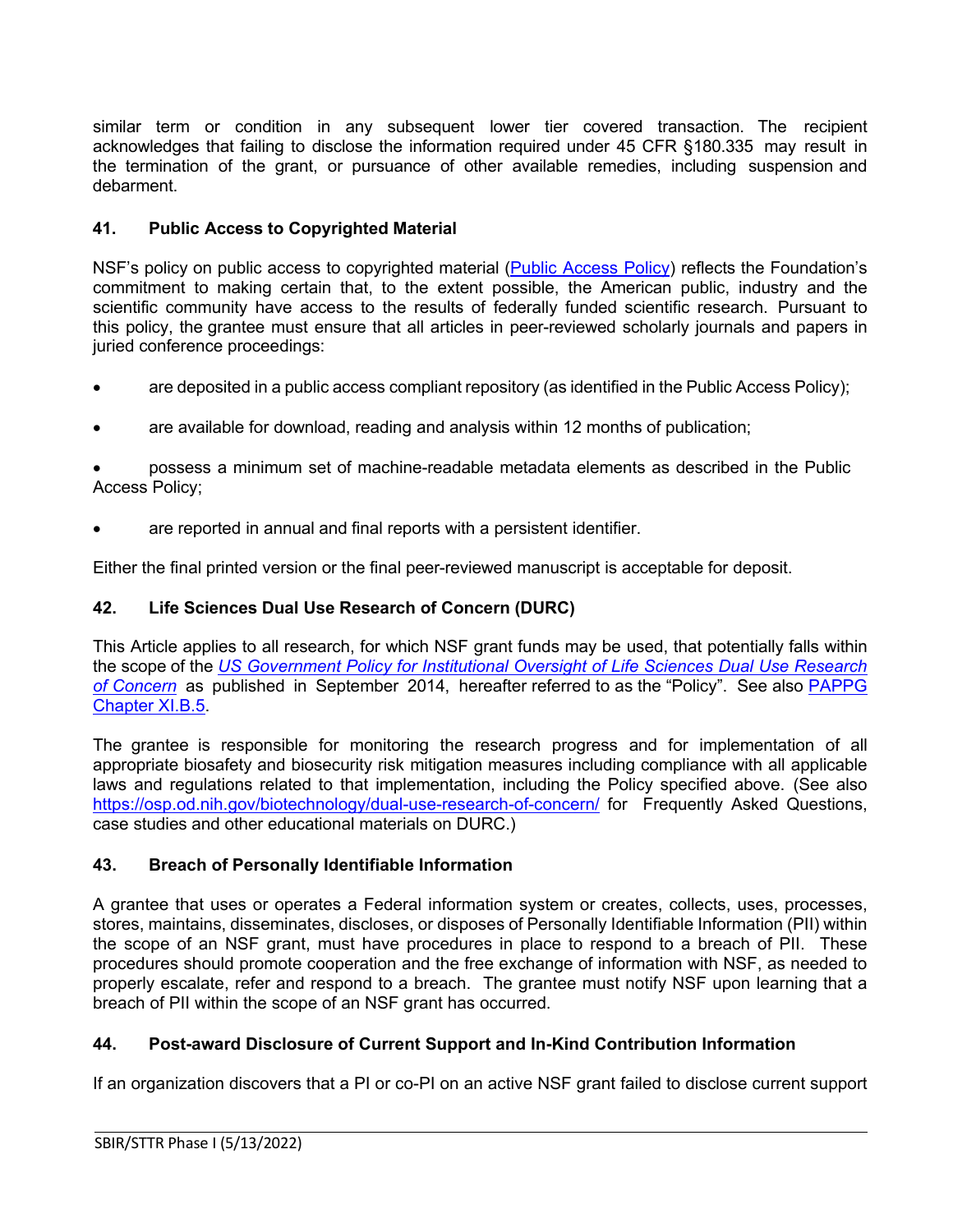or in-kind contribution information<sup>[5](#page-27-0)</sup> as part of the proposal submission process (see PAPPG Chapter [II.C.2.h\)](https://www.nsf.gov/pubs/policydocs/pappg22_1/pappg_2.jsp#IIC2h), the AOR must submit the following information within 30 calendar days of the identification of the undisclosed current support or in-kind contribution through use of the "Other Request" category in the Notification and Request Module in Research.gov.[6](#page-27-1)

Post-award Disclosure of Project Support Information:

- 1. PI/co-PI Name:
- 2. Project Title:
- 3. Award Number (if available):
- 4. Source of Support:
- 5. Primary Place of Performance:
- 6. Project Start and End Date:
- 7. Total Award Amount (including Indirect Costs): \$
- 8. Brief Description of the Major goals of the project:
- 9. Description of any Overlap/Duplication of the project with the NSF award:
- 10. Impact on the ability of the PI/co-PI to carry out the NSF award:
- 11. Person-Month(s) (or Partial Person-Months) Per Year Committed to the Project:
	- a. Enter the applicable year: (e.g., 2020, 2021):
		- i. Enter the number of person-month(s) (or partial person-months):
	- b. Enter the applicable year: (e.g., 2020, 2021):
		- ii. Enter the number of person-month(s) (or partial person-months):
	- c. Enter the applicable year: (e.g., 2020, 2021):
		- iii. Enter the number of person-month(s) (or partial person-months):
	- d. Enter the applicable year: (e.g., 2020, 2021):
	- iv. Enter the number of person-month(s) (or partial person-months):
	- e. Enter the applicable year: (e.g., 2020, 2021):
		- v. Enter the number of person-month(s) (or partial person-months):

Post-award Disclosure of In-Kind Contribution Information

- 1. PI/co-PI Name:
- 2. Source of Support:
- 3. Primary Place of Performance:
- 4. Summary of In-kind Contributions:
- 5. Description of any Overlap/Duplication of the project with the NSF award:
- 6. Impact on the ability of the PI/co-PI to carry out the NSF award:
- 7. Person-Month(s) (or Partial Person-Months) Per Year Committed to the Project:
	- a. Enter the applicable year: (e.g., 2020, 2021):
		- Enter the number of person-month(s) (or partial person-months):
	- b. Enter the applicable year: (e.g., 2020, 2021): Enter the number of person-month(s) (or partial person-months):
	- c. Enter the applicable year: (e.g., 2020, 2021): Enter the number of person-month(s) (or partial person-months):
	- d. Enter the applicable year: (e.g., 2020, 2021):

<span id="page-27-0"></span> $5$  The post-award disclosure requirement applies to current support (including in-kind contributions) that was active as of the date the proposal was submitted to NSF. See *[NSF Pre-award and Post-award Disclosures Relating to the Biographical Sketch and Current and](https://www.nsf.gov/bfa/dias/policy/disclosures_table.jsp)  [Pending Support](https://www.nsf.gov/bfa/dias/policy/disclosures_table.jsp)* which has been developed to assist users in determining the types of activities that must be disclosed.

<span id="page-27-1"></span><sup>&</sup>lt;sup>6</sup> The requisite information must be entered into the box entitled, "Proposed Change" with the box entitled, "Justification for Change" stating, "See above".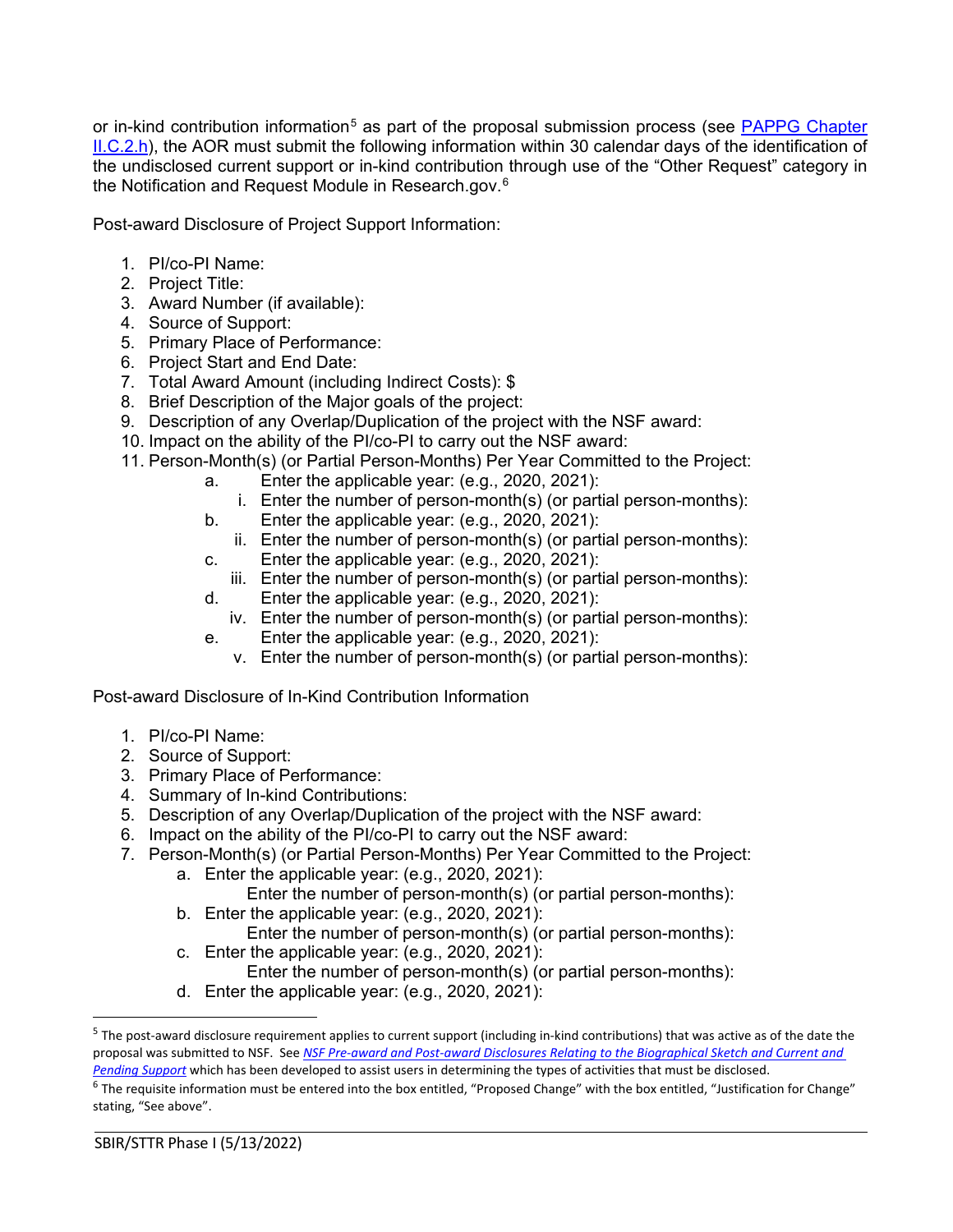Enter the number of person-month(s) (or partial person-months):

- e. Enter the applicable year: (e.g., 2020, 2021):
	- Enter the number of person-month(s) (or partial person-months):
- 8. Dollar Value of In-kind Contribution: \$

Upon receipt and review of the information provided, NSF may consult with the AOR, or designee, if necessary. Based on the results of this review, the Foundation will determine the impact of the new information on the NSF-funded grant, and, where necessary, take appropriate action.

# <span id="page-28-0"></span>**45. Fee Payments**

Payment of fee is allowable only if expressly authorized by solicitation and the terms and conditions of the NSF award.

# <span id="page-28-1"></span>**46. Section 889 of the National Defense Authorization Act (NDAA) for Fiscal Year (FY) 2019**

Section 889 of the National Defense Authorization Act (NDAA) for Fiscal Year (FY) 2019 (Public Law 115-232) prohibits the head of an executive agency from obligating or expending loan or grant funds to procure or obtain, extend, or renew a contract to procure or obtain, or enter into a contract (or extend or renew a contract) to procure or obtain the equipment, services, or systems as identified in section 889 of the NDAA for FY 2019.

(a) In accordance with 2 CFR §200.216 and §200.471, for all awards that are issued on or after August 13, 2020, recipients and subrecipients are prohibited from obligating or expending loan or grant funds to:

- (1) Procure or obtain;
- (2) Extend or renew a contract to procure or obtain; or

(3) Enter into a contract (or extend or renew a contract) to procure or obtain equipment, services, or systems that uses covered telecommunications equipment or services as a substantial or essential component of any system, or as critical technology as part of any system. As described in Public Law 115-232, section 889, covered telecommunications equipment is telecommunications equipment produced by Huawei Technologies Company or ZTE Corporation (or any subsidiary or affiliate of such entities).

(i) For the purpose of public safety, security of government facilities, physical security surveillance of critical infrastructure, and other national security purposes, video surveillance and telecommunications equipment produced by Hytera Communications Corporation, Hangzhou Hikvision Digital Technology Company, or Dahua Technology Company (or any subsidiary or affiliate of such entities).

(ii) Telecommunications or video surveillance services provided by such entities or using such equipment.

(iii) Telecommunications or video surveillance equipment or services produced or provided by an entity that the Secretary of Defense, in consultation with the Director of the National Intelligence or the Director of the Federal Bureau of Investigation, reasonably believes to be an entity owned or controlled by, or otherwise connected to, the government of a covered foreign country.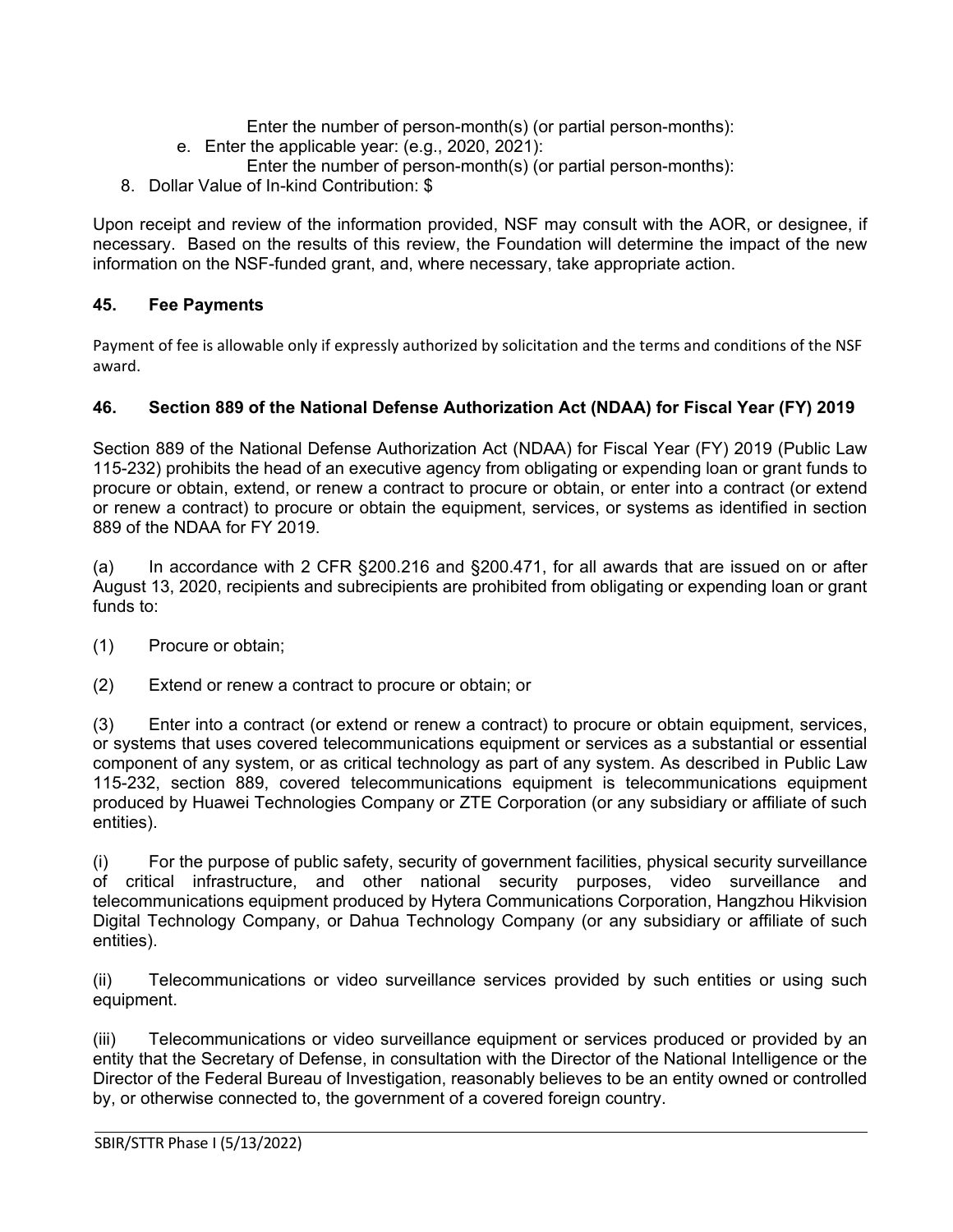(b) In implementing the prohibition under Public Law 115-232, section 889, subsection (f), paragraph (1), heads of executive agencies administering loan, grant, or subsidy programs shall prioritize available funding and technical support to assist affected businesses, institutions and organizations as is reasonably necessary for those affected entities to transition from covered communications equipment and services, to procure replacement equipment and services, and to ensure that communications service to users and customers is sustained.

(c) See Public Law 115-232, section 889 for additional information.

# <span id="page-29-0"></span>**47. Limitation of Funds**

This award shall be limited to amounts currently obligated to the award. The grantee bears the risk of making its own obligations, expenditures, or commitments above the current obligation of funds on this award and under no circumstance is NSF required to increase the award ceiling to accommodate additional obligations, expenditures, or commitments.

# <span id="page-29-1"></span>**48. Resolution of Conflicting Conditions**

Should there be any inconsistency between any special conditions contained in the award notice and these General Conditions, the special conditions in the award notice shall control.

Should there be any inconsistency between any special conditions contained in the award notice, these General Conditions, and any NSF solicitation cited or included by reference in the award notice, the matter should be referred to the cognizant NSF Grants Officer for guidance.

### <span id="page-29-2"></span>**49. Resolution of Disagreements and Disputes**

Disagreements and disputes of fact arising under this grant that are not resolved through informal discussions will be subject to the written decision of the cognizant NSF Grants and Agreements Officer. This decision will be final unless, within 30 days of receipt of the decision, the grantee makes a written request for review to the Division Director, Division of Grants and Agreements (DGA), NSF. The request for review must contain a full statement of the grantee's position and the pertinent facts and reasons in support of the position. Review will follow the procedures stipulated under [PAPPG Chapter XII.B.3.](https://www.nsf.gov/pubs/policydocs/pappg22_1/pappg_12.jsp#XIIB)

### <span id="page-29-3"></span>**Other Considerations**

### <span id="page-29-4"></span>**50. Liability**

NSF cannot assume any liability for accidents, bodily injury, illness, breach of contract, any other damages or loss, or any claims arising out of any activities undertaken pursuant to the grant, whether with respect to persons or property of the grantee or third parties. The grantee is advised to insure or otherwise protect itself or others, as it may deem desirable.

### <span id="page-29-5"></span>**51. Government Permits**

For grants that include activities requiring permits from appropriate Federal, State or local government authorities, the grantee should obtain any required permits prior to undertaking the proposed activities.

### <span id="page-29-6"></span>**52. Sharing of Findings, Data and Other Research Products**